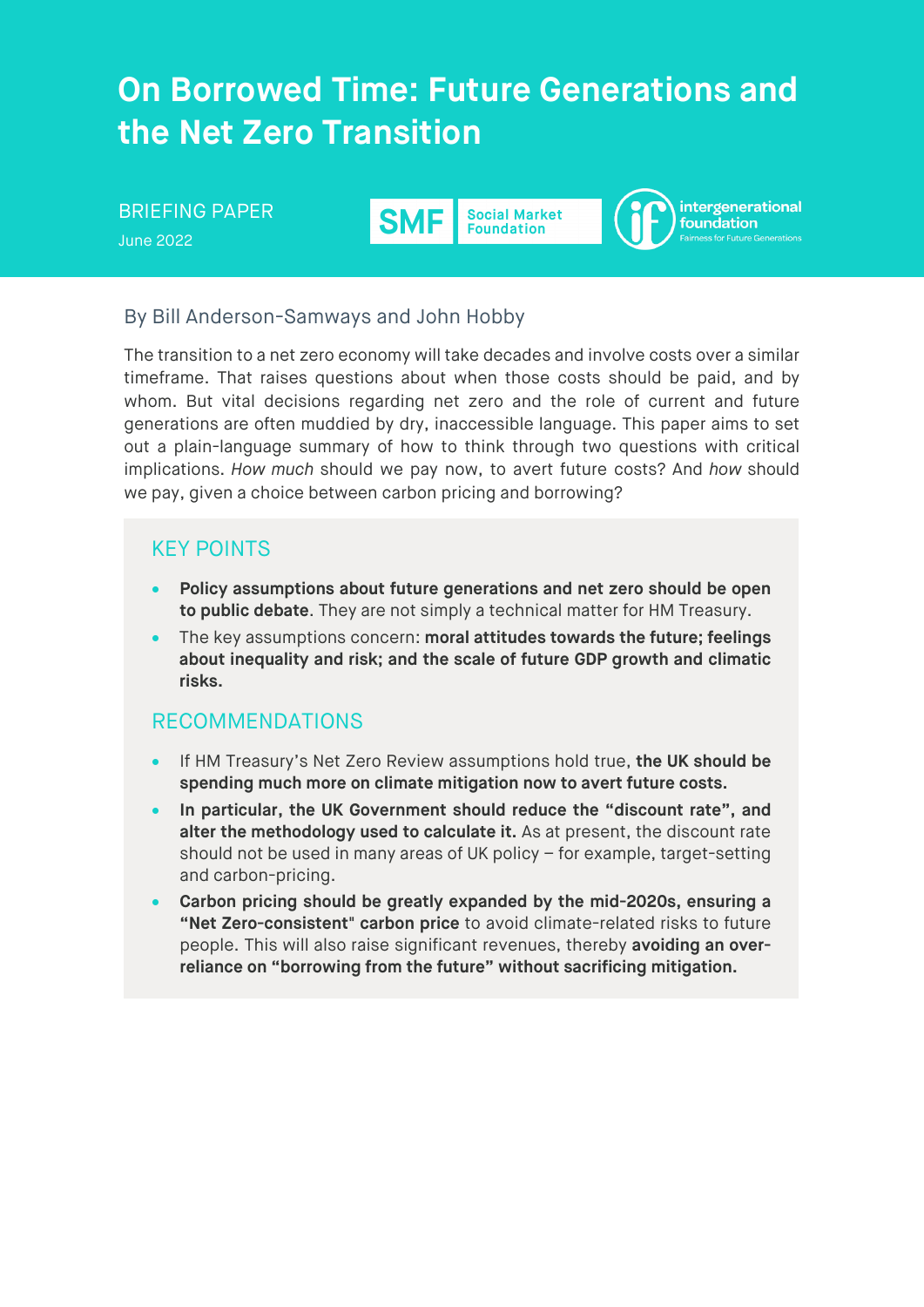# INTRODUCTION

# **Overview**

Climate change is an intergenerational problem, involving severe risks to future people. Unless action is taken now, the climatic conditions in place when future generations are born are likely to be harmful to the wellbeing of those generations, and not susceptible to any action that those generations can take. The decisions we make today will have significant consequences for those who will come after us.

There are clear social and moral questions that arise from this situation. But Government decisions on net zero and future generations are often dry and inaccessible, shrouded in the technical Treasury-speak of "discount rates" and public debt. This briefing puts such problems in plain language. We summarise how to think through two questions with critical implications for future generations:

- 1. How much should we pay now, to avert future costs?
- 2. How should we pay mainly through carbon pricing, or through borrowing?

We highlight three important things to think about, with respect to both questions:

- 1. Ethical attitudes to future generations
- 2. Attitudes to inequality and risk how do we feel about these things?
- 3. Empirical considerations regarding future growth and risks how likely are they?

These are complex questions. Our starting point for discussing them in the UK context is a key national policy document – the 2021 Treasury Net Zero Review. We look at what it assumes about these issues, and what this implies for Government policy. We find that policy must change significantly to match the Net Zero Review's rhetoric.

# **Background – HM Treasury's Net Zero Review**

HM Treasury's Net Zero Review, published in October 2021, speaks to the issue of intergenerational fairness. Most importantly, it is the UK's first major attempt to grapple with paying for net zero, so it has an outsized bearing on the above questions. It also pays an unusual amount of attention to future generations, even containing a subsection on "intergenerational fairness". [1](#page-19-0) The Treasury states that future generations matter just as much as we do; that climate change poses a severe risk, including to economic growth; and that the productivity gains from green technologies may be more limited or uncertain than assumed in the Government's more general Net Zero Strategy.<sup>[2](#page-19-1)</sup>

On closer examination, however, this rhetoric may be part of a political struggle between No. 10 and HMT, with the latter aiming to keep borrowing down.<sup>[3](#page-19-2)[4](#page-19-3)</sup> At the same time, HMT assumes that carbon pricing – and therefore spending on Net Zero – will remain low. [5](#page-19-4) As we will see, these positions are contradictory: one cannot believe that borrowing should be kept low to benefit future generations, whilst not simultaneously stimulating much higher spending through alternative means – namely carbon pricing. It is to the issue of *how much* to pay that we first turn.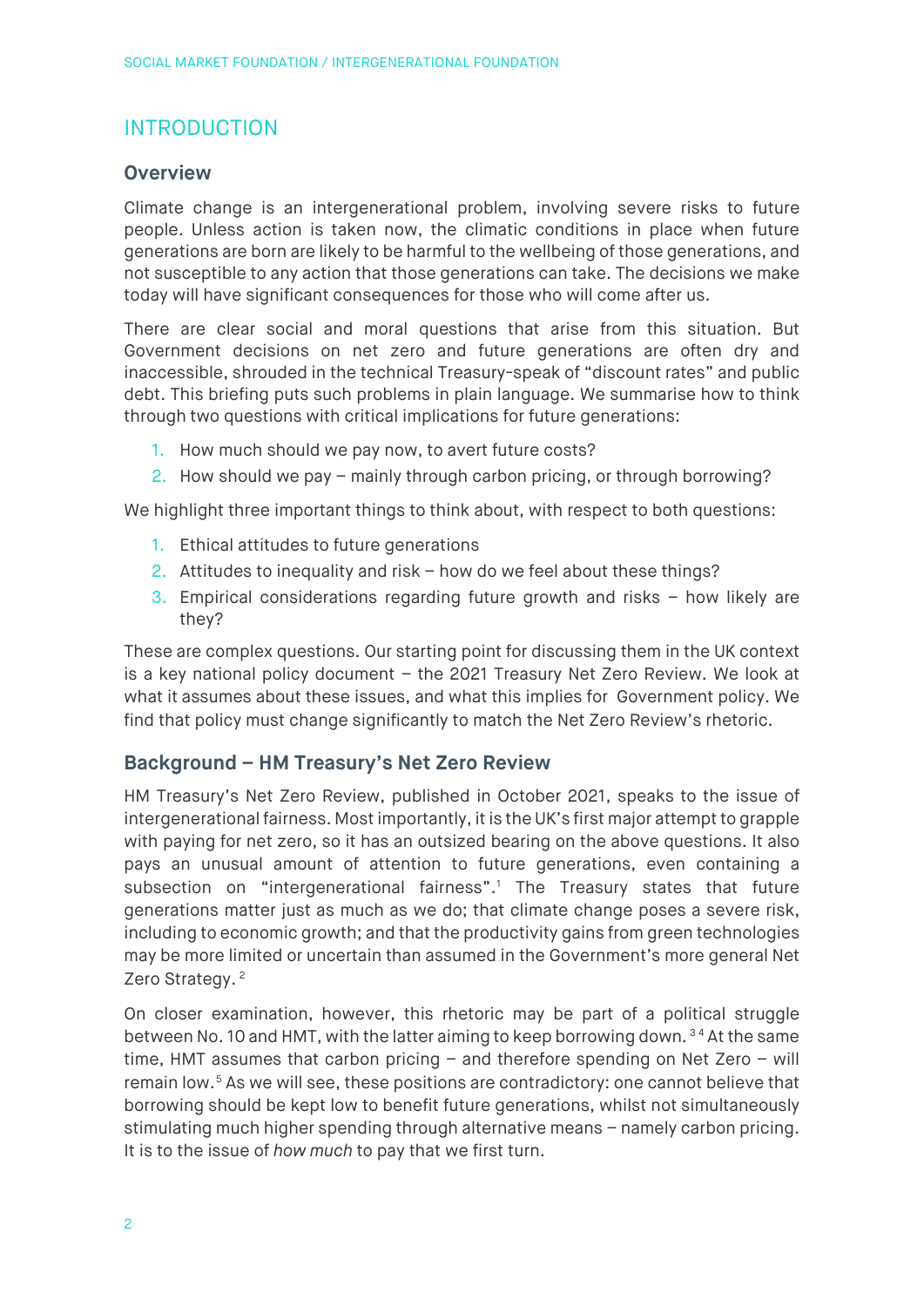# HOW MUCH TO PAY NOW?

### **The current UK policy landscape – a (very) brief introduction**

Conventional discussions of how much to pay focus on the "discount rate". We need not dwell on precisely defining the discount rate (although technical detail is provided in Box 1). Suffice to say that it determines the optimal amount that should be spent today to avert future costs. A higher rate means that we "discount" the future more, and so should pay less now. Conversely, a lower rate implies we should pay more now, to mitigate costs in the future.

Things are slightly complicated in the UK policy arena, because discounting is no longer used in two critical areas of climate policy – target-setting, and "carbon valuation", defined as the value placed on a tonne of emissions reduction in any given year. Instead, UK climate targets are based on the scientific-precautionary approach enshrined in the Paris Agreement: namely that it is better to altogether avoid the extreme possible risks to future generations posed by climate change. This requires complete reduction to net zero by 2050. [6](#page-19-5) The Department for Business, Energy and Industrial Strategy's (BEIS') carbon values are then back-cast from this climate target.[7](#page-19-6) Nonetheless, these values exist simply for policy guidance: they are not yet reflected in the actual *price of carbon* which emerges from the UK's Emissions Trading Scheme (ETS) and drives the largest proportion of spending on UK emissions reductions (i.e. incentivised private-sector spending). [8](#page-19-7) So it is worth examining whether we should be spending *more* on emissions reductions via the ETS, in order to hit our 2050 net zero target.

Moreover, the discount rate is still used in many UK climate policy areas. For example, when making a decision regarding the value of a given energy efficiency policy in (say) 2050, BEIS will multiply the expected tonnage of emissions reductions by the carbon value in 2050 – and then discount this figure using the discount rate.<sup>[9](#page-19-8)</sup> The main policy on discounting is set out in HMT's Green Book.<sup>[10](#page-19-9)</sup> The following section examines key considerations when thinking through these questions, what HMT's Net Zero Review assumes for each, and whether current UK policy matches its assumptions.

# **How much to pay – key considerations**

Here we explore three critical considerations for determining how much to pay now to avert future costs – moral orientations towards the future; our feelings about inequality and risk; and empirical projections regarding both future economic growth and risks to that growth. Box 1 explains the technical reasons for our selection of these criteria; non-technical readers may skip this explanation without the argument losing clarity.

#### **Moral attitudes to future generations**

When considering how much to pay now to avert future risks, the first assumption we need to make is simple: how much do we value future generations? Do we regard their wellbeing as equal to our own? In other words, how far should we discount the value of some future unit of wellbeing, *just because* it occurs in the future?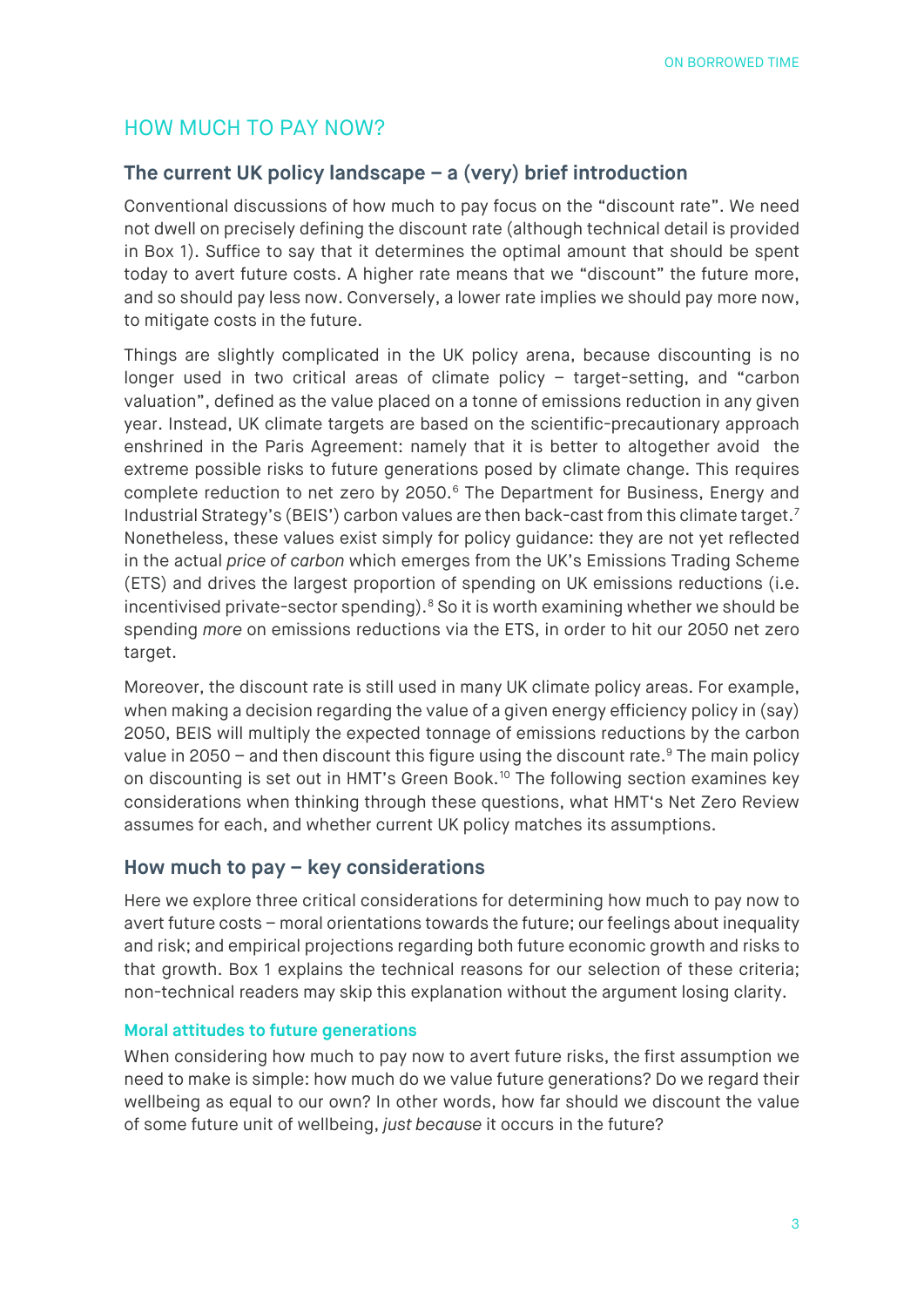### **Box 1: Key assumptions – a technical note**

We focus on moral attitudes to future generations, attitudes towards inequality and risk, and assumptions regarding the future growth rate of the economy, because these three factors roughly correspond to the most important elements of the "discount formula" developed by Frank Ramsey. The Ramsey formula is the most widely-employed method of discounting, and (importantly) is also the approach employed by the UK Government's Green Book. We moreover believe that the above-outlined factors align very tightly with the most important assumptions regarding *how* to pay for climate change mitigation (i.e. through borrowing or carbon pricing), so we look at the same factors in the subsequent section on how to pay.

The Ramsey formula is quite simple. It goes as follows:

$$
R=\rho+\eta g
$$

In this equation, the discount rate (*R*) is produced by adding together two components, a "rate of pure time preference" (*ρ*) and a "wealth effect" (*ηg*). In simple terms, the "pure time preference" element (*ρ*) represents an ethical judgement about the value of future generations relative to those alive now – both given our moral ideas about whether we should value future generations less due to the simple fact that they will be alive many years from now, and given a more practical judgement about whether these future generations will actually exist at all given risk of human extinction (see the subsection "moral attitudes to future generations" for a clearer explanation of this element). The "wealth effect" (*ηg*) determines how much we should discount the future due to the fact that future generations may be richer (or poorer) than we are today. It is a combination of projections regarding future economic growth (*g*) and our degree of aversion to inequality across time (*η*). In more complex versions of the Ramsey equation, *η* can also represent our degree of aversion to inequality within a single generation and future *risk* – although this requires different formalisations, outlined in Box 2. Thus, we arrive at the three factors employed in this paper: ethical judgements about the future; feelings about inequality and risk; and assumptions about future growth.

According to the Ramsey formula, a high (low) rate of pure time preference leads to a higher (lower) discount rate. Forecasts of high (low) growth also lead to a higher (lower) discount rate, the effect of which is magnified by the degree of inequality or risk aversion *n*.

If we *do* discount future people's wellbeing just because it occurs in the future, some fairly bizarre implications follow. The most prominent of these is that the pain of an individual born earlier is valued as being worse than the pain of someone born later.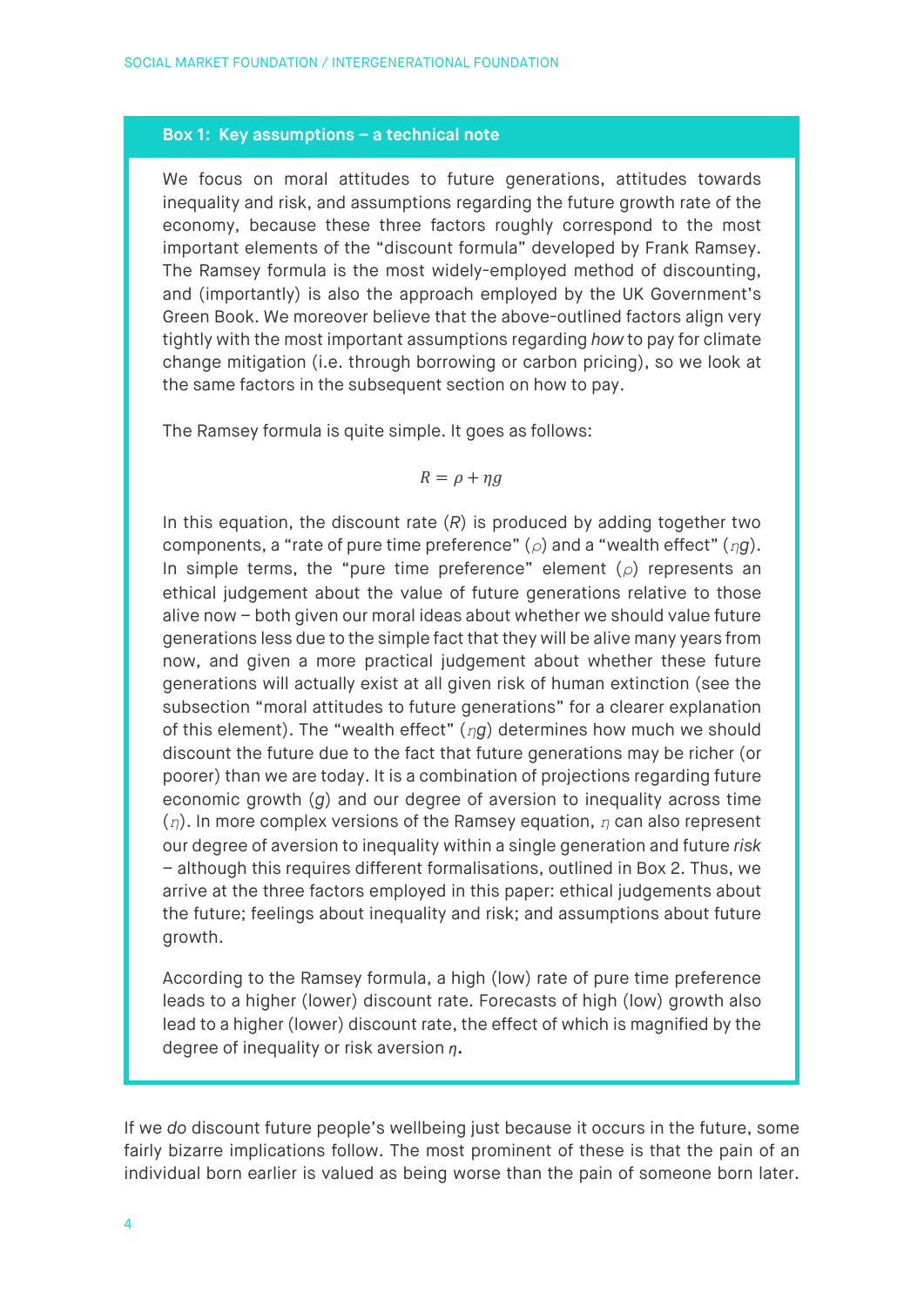Deaths in the past (say, from 100 years ago) would also be valued as many, many times worse than present deaths, and present deaths as many times worse than future deaths.[11](#page-19-10) Besides these issues, many philosophical traditions balk at discounting the future for its own sake. For example, Burkean conservative ideas of stewardship place equal emphasis on "those who are living, those who are dead, and those who are yet to be born".<sup>[12](#page-19-11)</sup>

One of the few justifiable objections to such arguments is that our central obligation is to our "nearest and dearest" – meaning that their interests should take precedence over those of future generations.<sup>[13](#page-19-12)</sup> Nonetheless, it is worth noting that this assumes a trade-off in climate change policy between the wellbeing of our nearest and dearest, and the wellbeing of everyone else. If we in fact believe that climate change threatens our nearest and dearest – for example, our own children – *as well as* everyone else, then there would still be a good case for spending lots now to avert these risks.<sup>[14](#page-19-13)</sup>

Another possible objection centres around the risk of catastrophe from causes other than climate change, such as a nuclear war, an asteroid strike, and so on. If we believe with 100% certainty that a comet is going to wipe us all out in six months' time – as in the recent blockbuster *Don't Look Up* – then there is very little point in spending lots of money on climate change mitigation now, because future generations won't be around to reap the benefits. Of course, the real risk of human extinction in the foreseeable future is probably not 100%. The most eminent recent estimate, by Oxford philosopher Toby Ord, puts the risk at around 17% over the next 100 years not including climate change – translating into a probability (and corresponding discount rate input) of 0.2% each year.[15](#page-19-14) This is a fair bit lower than the figure of 1% per year used in the Green Book discount rate formulas, although this is largely due to different definitions of the "risk" parameter: we need not dwell on this point here.<sup>16</sup>

In any case, current UK policy on the moral value of future generations is pretty contradictory. As we have seen, the Net Zero Review, with its emphasis on "intergenerational fairness", in principle values future people highly.[17](#page-19-16) The Green Book, in contrast, suggests that we should "discount" future generations fairly substantially simply because they exist in the future.<sup>[18](#page-19-17)</sup> This would imply spending less on climate mitigation today than under the Net Zero Review's assumptions.

#### **Aversion to inequality and risk**

Another key consideration is our general feeling about inequality and risk. Most important is how we feel about inequality in consumption between the generations. Note that this is not the same thing as how much we *value* future generations: believing that someone is your moral equal does not automatically imply that they are entitled to the same level of consumption as yourself.

Again, whether or not you do believe this depends on your moral assumptions. On the one hand, we might argue on meritocratic grounds that talent, hard work and so forth are evenly distributed across the generations, so it's unfair for one generation to have significantly higher consumption than another. [19](#page-20-0) On the other, it's unclear why equality of consumption should be the aim – rather than equality of well-being, opportunity, dignity, or some other "good". Future generations may have higher well-being than us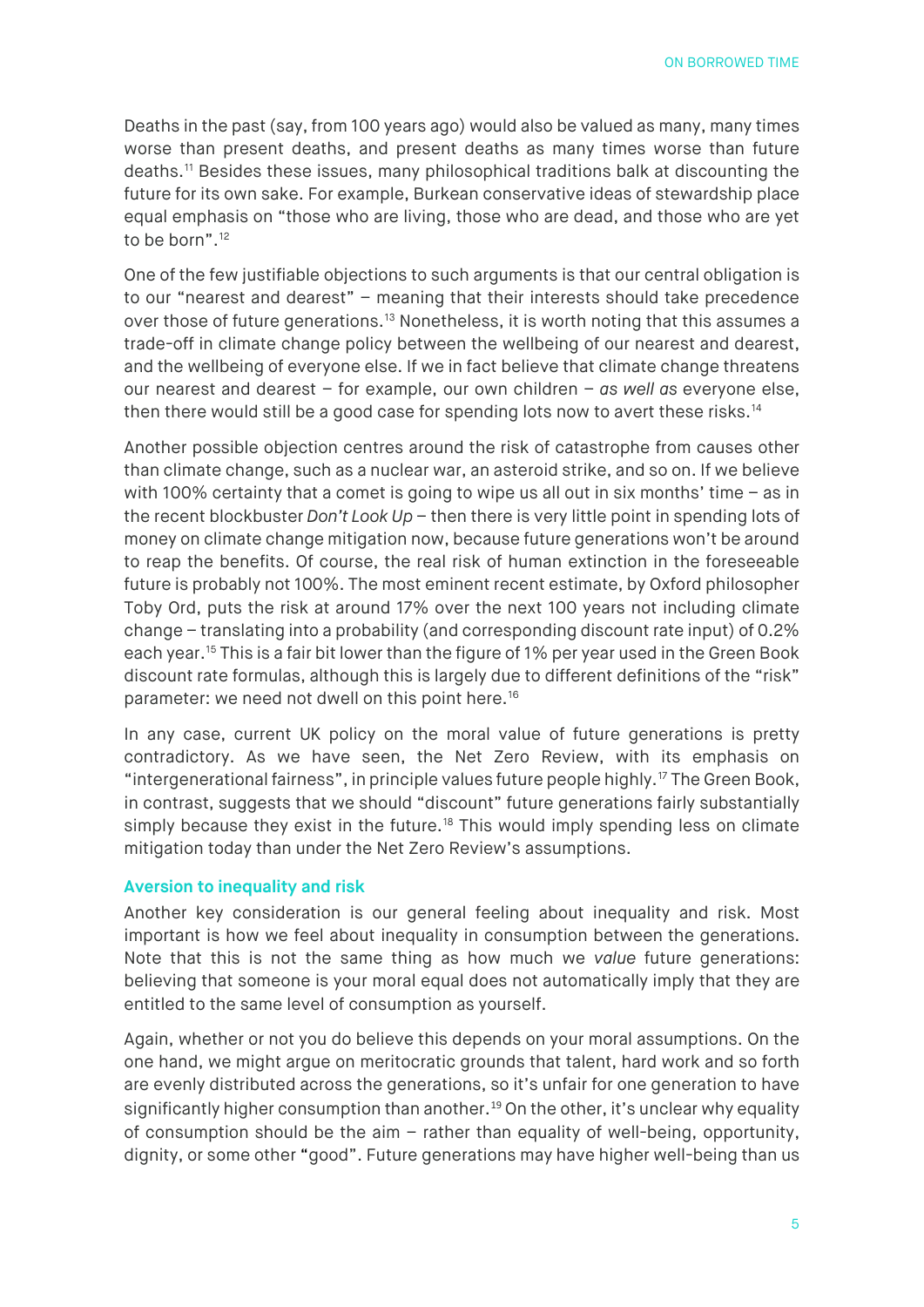at lower levels of consumption: it's not clear that they would anxiously compare their consumption levels to those of long-dead generations.[20](#page-20-1) [21](#page-20-2)

Before jumping to conclusions based on our own beliefs, it's worth sounding a note of caution. Because what these assumptions mean for *how much* we pay depends upon their interaction with another factor: the likely wealth of future people (explored below). If we expect future generations to be wealthier than ourselves, then a strong aversion to all forms of intergenerational inequality would in fact imply making future generations pay some of the costs of net zero – in order not to leave our generation worse off than them! On the other hand, if we think future generations will be poorer than ourselves, then high inequality aversion would mean spending *more* now.[22](#page-20-3)

Nonetheless, a little-considered possibility in this rather abstract academic debate is that most people tend to be fairly enthusiastic about future generations being betteroff than us, but fairly averse to them being poorer. This is evident in the widely-held belief that our children have a right to better opportunities and lives than those we ourselves have enjoyed.<sup>[23](#page-20-4)</sup> In this case, we should spend much more on climate change mitigation now, even if future generations will be richer than us.

Two other kinds of aversion are also important. The first is our aversion to inequality in consumption within a single generation. This is particularly important when we consider that a large proportion of any given future generation will live in poorer countries, which will be more likely to experience the damaging effects of climate change. A higher degree of aversion to inequality within any given generations would mean attaching more value to these poorer people's consumption levels, and therefore paying more now to avoid climate-related hits to their consumption.<sup>[24](#page-20-5)</sup>

Our aversion to risk and uncertainty is also critical. Risk and uncertainty are basically synonymous where it comes to the discount rate: essentially, "risk" refers to the likelihood that our projected future economic growth rates *may be wrong.* If we are highly risk-averse, then this uncertainty will scare us, and we will favour stronger action now to mitigate any such uncertainties. The reverse holds for lower degrees of risk-aversion. Our actions will then depend upon a combination of our degree of riskaversion with how high we believe the uncertainties to be (see below).

Current UK policy is ambiguous about all these questions. HMT's Green Book is completely neutral about inequality – both within the generations and between them. It uses a value of 1 to represent its aversion to intergenerational inequality, which essentially means that its feelings about such inequality make no difference at all to the discount rate. Meanwhile, inequality within the generations doesn't get a look-in. The Green Book does account for increasing risk and uncertainty in the long-run – lowering the discount rate progressively for time-periods longer than thirty years – but not for possible uncertainties in the growth rate over shorter periods. [25](#page-20-6)

Meanwhile, HMT's Net Zero Review suggests a higher degree of "aversion" on average.<sup>[26](#page-20-7)</sup> There is little mention of income inequality between the generations, so we can assume that the Treasury remains pretty neutral on this matter. However, the Net Zero Review does express quite a lot of concern about inequality (both national and international) *within* the present generation. <sup>[27](#page-20-8)</sup> For example, it refers to the "common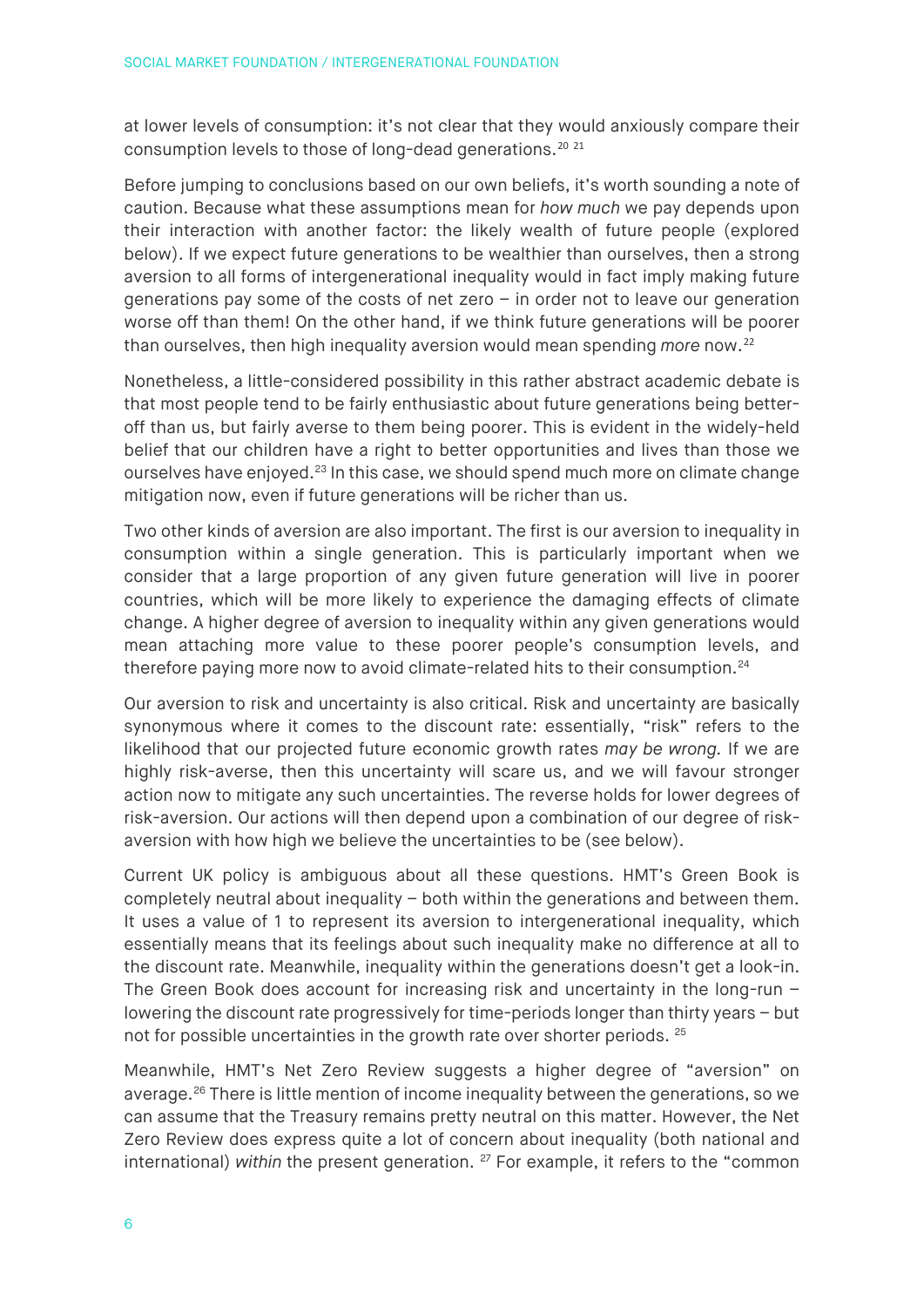but differentiated responsibilities" framework under the Paris Agreement (whereby richer nations bear the greater proportion of the responsibility for emissions reductions); and it extensively discusses the "distributional impacts" of the transition within the UK.<sup>[28](#page-20-9)</sup> Finally, as discussed below, the Treasury is relatively pessimistic about the uncertainties associated with GDP growth even during the transition period.<sup>[29](#page-20-10)</sup>

#### **Likely future growth, risks and uncertainties**

As we have already suggested, the likely wealth of future generations (compared to ourselves) is a key consideration when thinking through how much to pay now to avert future costs. By "wealth" we really refer to consumption levels, which are conventionally measured through GDP. Many models assume that future GDP growth will remain high for the coming generation, despite climate change mitigation and impacts. If so, we can justifiably continue to spread climate spending between ourselves and our children, who will be able to afford to take on some of the burden. If, on the other hand, growth is likely to become zero or negative – either as a result of climate change mitigation or the impacts of climate change – that would have drastic implications for policy. We may have to start spending far more on mitigation, very soon indeed. [30](#page-20-11)

Once again, looking at average economic growth alone might not tell us enough. If we expect global growth to remain high, whilst also expecting poorer parts of the world to get even poorer due to climate change, then we should spend more now if we care about poorer people's consumption. It may also be worth dividing growth into different kinds of consumption. For example, if we expect certain public goods (e.g. stable weather conditions) to be destroyed by climate change, and these public goods cannot be substituted with higher consumption of other goods, then again we should pay *more* now even if we think that average future economic growth will be high.<sup>[31](#page-20-12)</sup>

The flipside of our assumptions about growth are our assumptions about risk. If we think that the physical risks from climate change are either very serious or frighteningly uncertain, we would favour spending more now to account for the possibility that climate change will disrupt our expected growth rates. On the other hand, if you believe that climate change poses more moderate risks, then you would probably favour spending rather less than under the above assumptions.<sup>[32](#page-20-13)</sup>

In our view, no one should claim certainty with respect to either future economic growth or future climatic risks. Especially concerning the more distant future, and the more extreme risks, we simply don't know.<sup>[33](#page-20-14) [34](#page-20-15)</sup> As uncertainty is (generally speaking) a reason for caution, this would justify the adoption of a more precautionary approach, meaning that we should discount the extreme risks and the long-term future less.<sup>[35](#page-20-16)</sup> The Treasury already accounts for such uncertainty in the long-run, but is more optimistic about short-run growth (over the next thirty years).

The Net Zero Review is arguably more pessimistic. Whilst it states repeatedly that the Net Zero transition can support future economic growth, it believes there are limits here: any marginal productivity gains will eventually diminish; and in many areas, productivity gains are either unlikely or highly uncertain.<sup>[36](#page-20-17)</sup> It also notes that climate change already poses a threat to economic growth.<sup>[37](#page-20-18)</sup> Although it makes no quantitative projections factoring in such intuitions, this seems more cautious than the Green Book,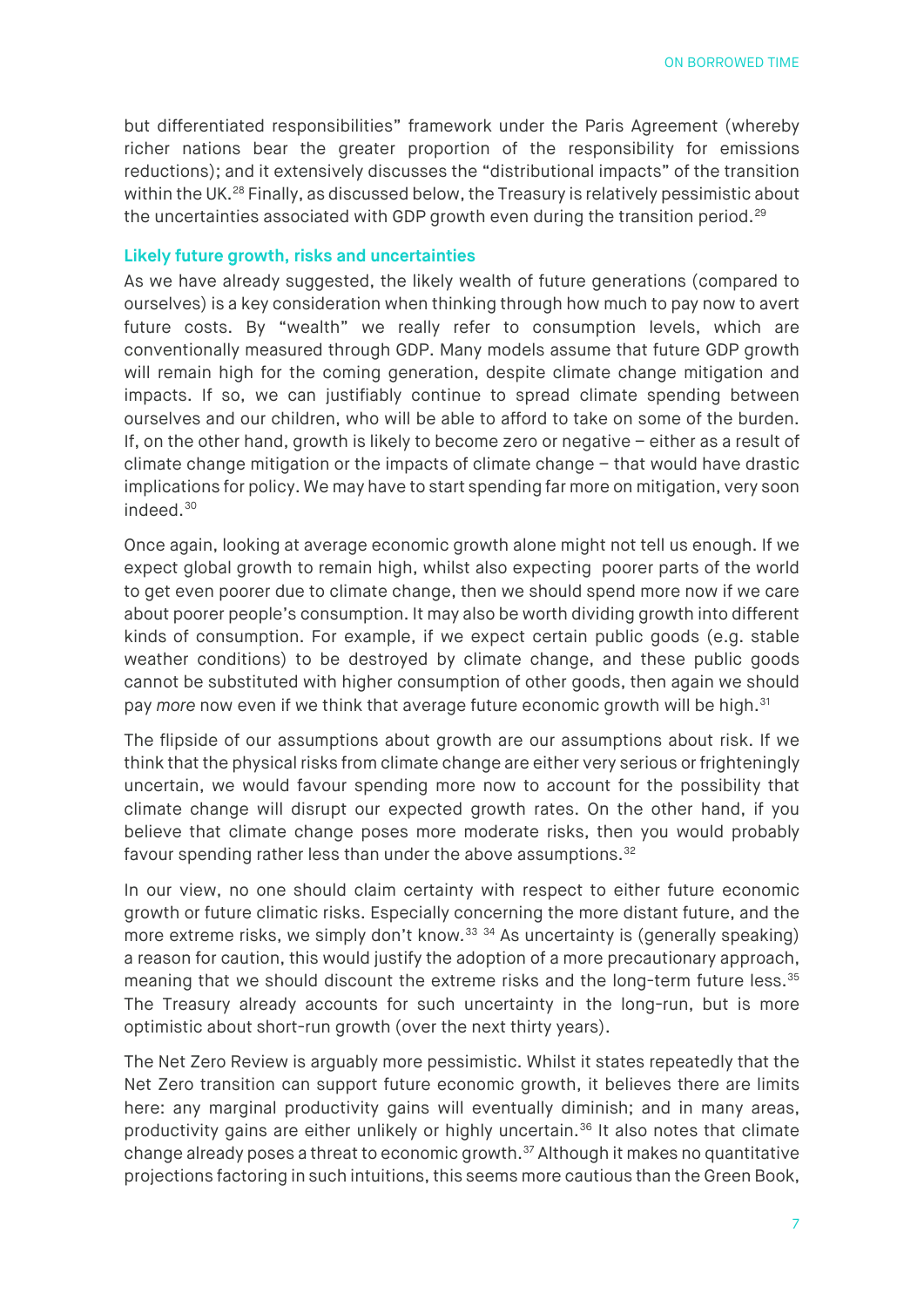which assumes a positive future growth rate of 2% per year before 2050, without accounting for climate change separately in its analysis.<sup>[38](#page-20-19)</sup> Whereas the Green Book would favour spreading the costs of climate change mitigation, the Net Zero Review and target suggest the need to spend more now.

### **Box 2: How to deal with risk and within-generation inequality – a technical note**

You may have noticed that aversion to inequality *within* any given generation, as well as aversion to risk*,* have the opposite effect on the discount rate compared to aversion to inequality *across* generations, when we assume high future economic growth. If inequality within any single generation is high, and we dislike this, we will favour a lower discount rate even if growth is high – as that growth may be highly unevenly distributed. Similarly, if we dislike risk and uncertainty, then we will also favour a lower discount rate even if future growth is projected to be high – because there will be great uncertainty about growth the further we peer into the future. But if we dislike inequality *between* the generations, then we will favour a higher discount rate if future economic growth is likely to be high – because future generations being richer than ourselves is a form of intergenerational inequality, so future people should pay more than ourselves in this case.

In technical terms, this mismatch requires that we complicate the Ramsey equation (detailed in Box 1) a little. The term  $n$  in the simplified Ramsey equation really only captures aversion to inequality *between* the generations, and not aversion to inequality within a single generation or aversion to future risks. This is because of the above-outlined difficulty, where these different kinds of "aversion" push the discount rate in different directions. To 'deal' with this problem, the Ramsey equation just ignores the latter two kinds of aversion – a somewhat problematic simplification.

Firstly, the simplified Ramsey equation assumes away within-generational inequality by pre-supposing that income is entirely equally distributed in any given time-period.[39](#page-20-20) This is clearly a pretty consequential assumption to make with respect to climate change, given the fact that the majority of  $CO<sup>2</sup>$ is emitted by rich countries, while those who stand to be worst affected live in far poorer countries.

To address this problem, Johannes Emmerling et al. offer a framework that accounts for inequality within generations.<sup>40</sup> They relax the assumption of evenly distributed income to show that a high preference against withingenerational inequality reduces the discount rate when per-capita income grows faster than median income:

$$
R = \rho + \eta g^{pc} + \eta^2 (g^{med} - g^{pc})
$$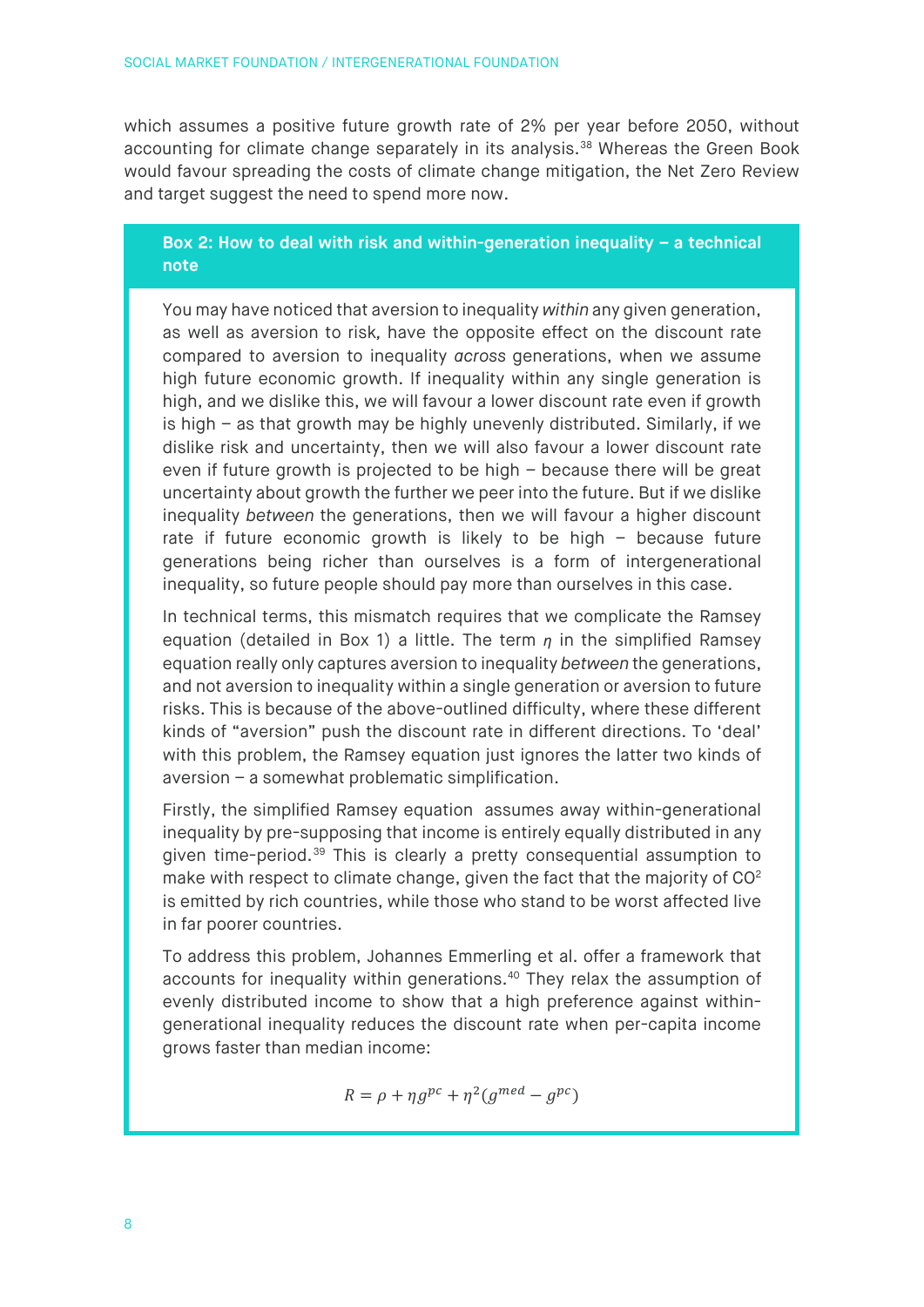Here the term  $\eta^2(g^{med}-g^{pc})$  represents an inequality adjustment to the discount rate. The idea is that if income inequality is growing, per capita income will grow faster than median income. If this happens in a society which is averse to inequality, any positive impact that such growth would ordinarily have on the discount rate should be reduced, causing the discount rate to fall. This reflects the common-sense intuition that if we are against inequality within any given generation we should spend more on climate change mitigation now.

Secondly, the Ramsey equation does not allow for uncertainty in future economic growth rates (for example, due to climate change), meaning it cannot capture risk aversion. "Risk" here really means our approach to *uncertainty* in forecasts of the future, whether in terms of material wealth or more difficult-to-measure aspects like suffering. [41](#page-20-22) Societies that are highly risk averse are likely to be in favour of lower discount rates when faced with an uncertain future, reflecting a "precautionary principle". Christian Gollier accounts for macroeconomic risk through including a term for the variability of growth projections, as below.[42](#page-20-23)

$$
R = \rho + \eta \bar{g} - \frac{1}{2} \eta^2. Var(g)
$$

Here  $\bar{g}$  represents the forecast mean growth rate and  $Var(g)$  its variance. The  $-\frac{1}{2}\eta^2$ .  $Var(g)$  term is a risk adjustment to the discount rate that reflects the precautionary principle. If projections over future growth are highly uncertain, the variance of the forecast *Var(g)* will be high, meaning that in a society which dislikes risk and uncertainty, any positive effect that growth would ordinarily have on the discount rate will be reduced. This reflects the common-sense intuition that if we are very cautious about risk and uncertainty, we should be investing more now to mitigate climate change.

# **Policy options**

Our lodestar is the set of assumptions made in the Net Zero Review. It focuses more explicitly on paying for net zero than any other document (including the Green Book). As we have seen, the Review: places a high value on future generations; is pretty neutral about inter-generational inequality but averse to within-generation inequality and risk; and is relatively pessimistic about our future economic growth rates.

In terms of our emissions targets, the implication of these assumptions is almost too obvious to be worth stating: we must hit net zero, a precautionary measure which will avoid the worst risks to future generations. A less obvious inference is that the effective price placed on emitting greenhouse gases – whether through carbon taxation, the ETS, or regulation – must reflect this target. If the Net Zero Review's assumptions are correct, we simply cannot afford complacency from the perspective of future people: we must spend more now*.* The Review in fact ignores this implication,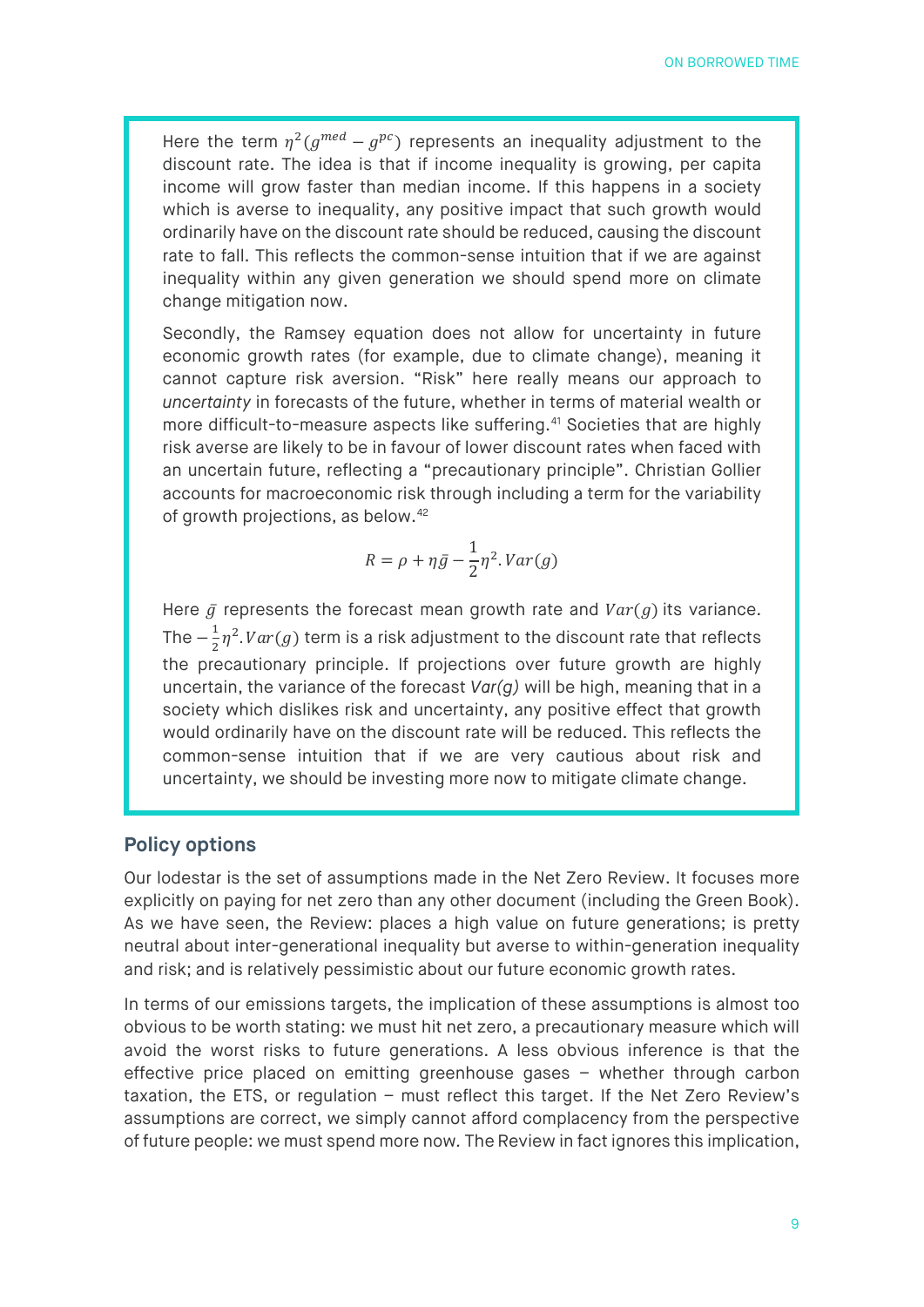but our policy recommendations draw out the gaps between its rhetoric and current policy, as well as the actions that the Treasury can take to close this gap.

The Net Zero Review's assumptions also logically imply that we should lower the discount rate, again meaning that we should spend more now. In terms of the weight it places on the moral value of future generations, the Net Zero Review is much closer to a previous "review" – the 2006 Stern Review on the economics of climate change – than it is to existing UK policy as embodied in the Green Book.[43](#page-20-24) Compared to the Green Book, Stern adopted a much stronger moral attitude to future generations (namely the view that they have equal moral value), leading him to a lower discount rate.<sup>[44](#page-20-25) [45](#page-20-26)</sup> Moreover, while the Net Zero Review is arguably similar to both Stern and the Green Book in its neutrality towards intergenerational inequality of income, it exhibits a greater degree of aversion to inequality within a single generation, and is arguably more pessimistic about near-term growth and risks to such growth. All of these things would imply a lower discount rate, implying that we should spend more now to avert future costs.



#### **Figure 1: Alternative policy options regarding how much to pay**

*Source: SMF*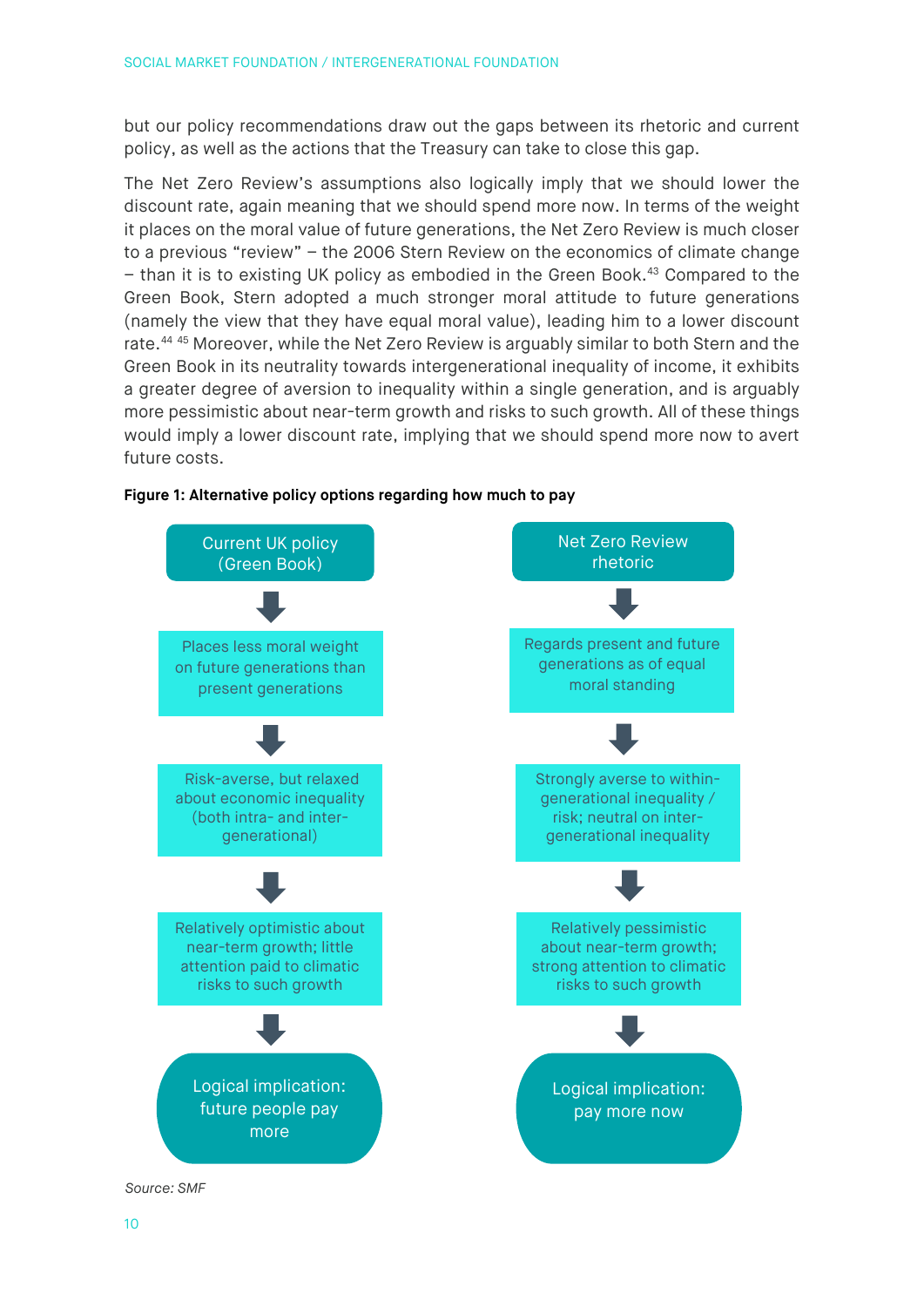# HOW TO PAY – CARBON PRICING OR BORROWING?

# **An even briefer introduction**

Another important question when thinking about net zero and future generations is whether to pay through carbon pricing or borrowing. Carbon pricing involves putting a price on carbon emissions, either directly through taxation or indirectly through setting quantity limits on emissions then letting companies bid for emissions allowances in the open market, as in the UK ETS. Borrowing involves the government taking out loans to pay for mitigation, which are then paid back (largely) by future people. The matter of how to pay is secondary to the above question of *how much* to pay: from the perspective of future generations, our first obligation is to spend enough to prevent dangerous climate change. The important assumptions are also very similar to those regarding how much to pay. Nonetheless, how we pay is by no means neutral from the perspective of future people: here we will bring out why this is so.

# **How to pay – key considerations**

#### **Moral attitudes to future generations**

Once again, our moral approaches to future people are critical when deciding whether to pay via taxation or borrowing.

A crucial consideration here is fairness. Some would argue that it is perfectly fair for current generations to pay for climate change mitigation through borrowing, and then to get future generations to "pick up the bill", as future generations are the main beneficiaries of action to mitigate climate change.<sup>[46](#page-21-0)</sup> Others would maintain that future generations are only beneficiaries in the very limited sense that they are better off than they would have been in the most extreme climate change scenarios – a pretty low baseline. In this definition, we could claim that future generations 'benefit' even if our mitigation actions leave them economically far worse off than ourselves. [47](#page-21-1)

Moreover, many argue that borrowing from the future to pay for net zero clearly violates the "polluter pays" principle – the notion that those who caused the mess should pay for cleaning it up.[48](#page-21-2) Borrowing from the future essentially makes the "polluted pay" instead.[49](#page-21-3) Under such circumstances, future generations would in effect be paying today's generation to mitigate the costs of climate change – despite the fact that we ourselves are (to a large extent) the cause of said climate change. <sup>[50](#page-21-4)</sup> Worst of all, future generations are made to pay in this situation precisely because they are vulnerable to climate change, making borrowing in effect a "vulnerable pays" policy.[51](#page-21-5)

Some take this argument too far, arguing that borrowing from the future constitutes a mafia-style form of extortion – i.e. asking future generations for money in return for not harming them.<sup>[52](#page-21-6)</sup> This misreads the intentions of those promoting borrowing: in reality no one is threatening anyone.<sup>[53](#page-21-7)</sup> Instead, most people who argue for borrowing do so on the basis that this is a moral necessity from the perspective of future generations – namely through an argument about *consequences.*

The argument about consequences runs as follows. Climate change mitigation is urgent from the perspective of future people, but current generations will not accept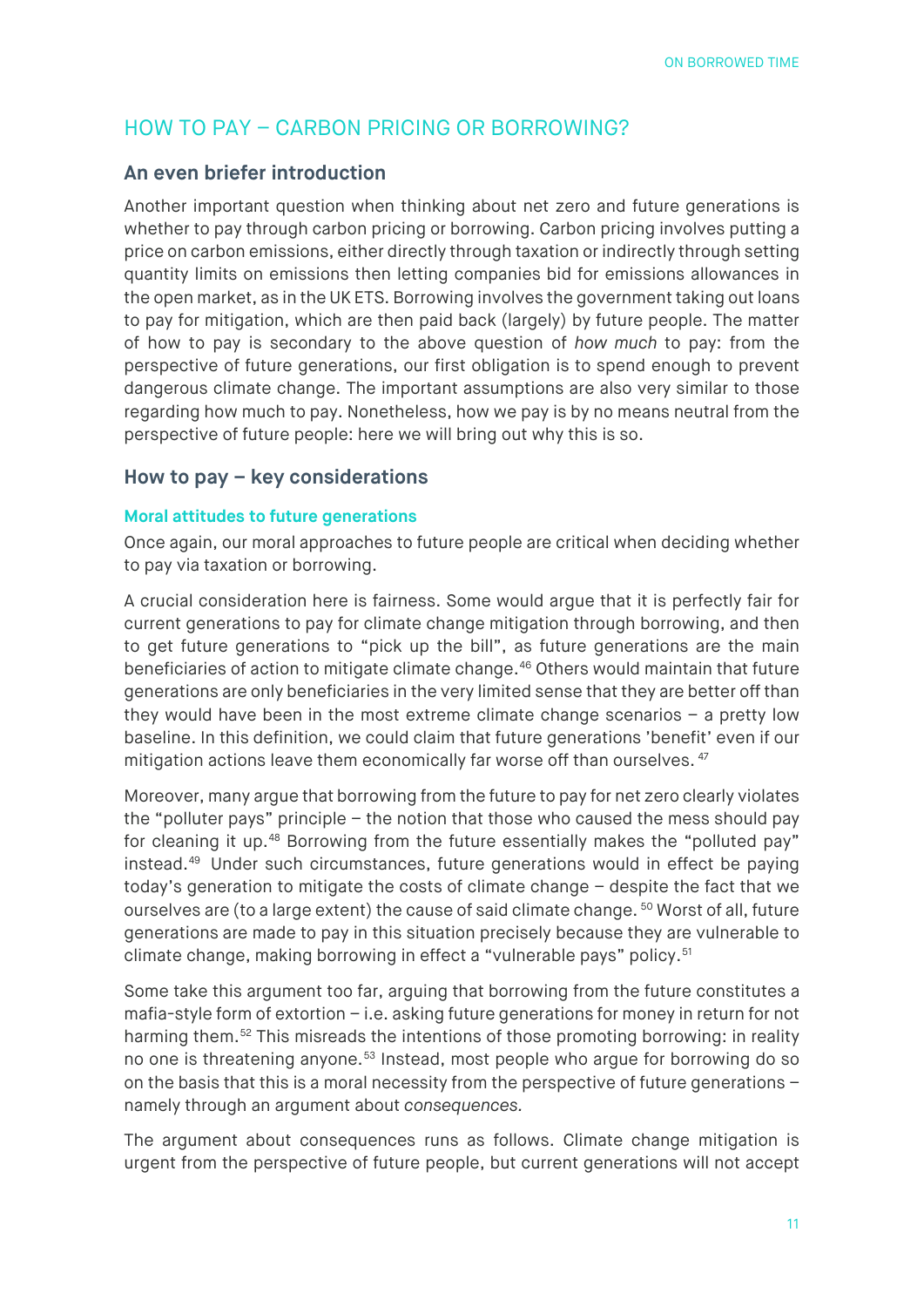the costs associated with climate change mitigation. Borrowing effectively passes the costs to future generations, avoiding this problem. If we do not borrow, the argument goes, we will do nothing, and the consequences for future people will be dreadful. [54](#page-21-8) Nonetheless, this argument relies on the idea that borrowing is in effect a cost-free way of transitioning to net zero. As we will see, this (once again) depends on our assumptions about what the transition itself will do to economic growth, as well as on the composition of that growth.<sup>[55](#page-21-9)</sup>

### **Aversion to inequality**

Our feelings about inequality will also help to determine whether we will prefer carbon pricing or borrowing. In particular, our feelings about intergenerational inequality of consumption once again play a central role. Again, however, what precisely this means for the question of how to pay, frequently depends upon our assumptions about the likely wealth of future people (see the next subsection).

If we really dislike intergenerational inequality, but we also believe that future generations will be richer than ourselves, then it may well make sense to pay for the net zero transition by borrowing from future people, who will be more able to afford it than us. Under such a scenario, getting the present generation to pay would make us even worse off relative to future people, increasing intergenerational inequality.<sup>[56](#page-21-10)</sup> On the other hand, if we believe that future generations will be poorer than us, then we will favour carbon pricing, which will hit the present generation rather than future people.[57](#page-21-11) Finally, if we're relatively indifferent to inequality between the generations, we will always favour borrowing, even if it makes future people poorer than ourselves.<sup>[58](#page-21-12)</sup>

Once again, though, ordinary people may hold none of these views. Instead, they may think that it's fine – or even very desirable – for future generations (for instance, our children) to be richer than us, but bad if they're poorer. In this case, we will always favour pricing over borrowing, even if future generations are richer than we are. [59](#page-21-13)

Our feelings about inequality within the present generation are also important. Some would argue that government spending, via borrowing, has less of an impact on poorer households than higher carbon prices, which would be "passed on" to consumers in the form of higher energy bills and prices. [60](#page-21-14) Although carbon pricing would eventually incentivise a shift towards lower-cost green alternatives, there would probably be a cost in the interim, from which vulnerable families must be shielded. Government could do so through redistributing the proceeds of carbon pricing, through shorterterm borrowing to support living costs, or through broader measures to tackle inequality. The Net Zero Review recognises this, arguing that "[t]here is a role for the government to mitigate some of the distributional implications of a 'polluter pays' model of decarbonisation", although more specific policies from HMT would be welcome here.<sup>[61](#page-21-15)</sup>

# **Likely future growth**

As we've seen, assumptions about growth feed into various aspects of the "how to pay" question. In particular, if mitigating climate change is likely to lead to a fall in the rate of economic growth, then one of the key arguments encountered above – that borrowing will enable us to have a 'cost-free' climate transition – doesn't hold so much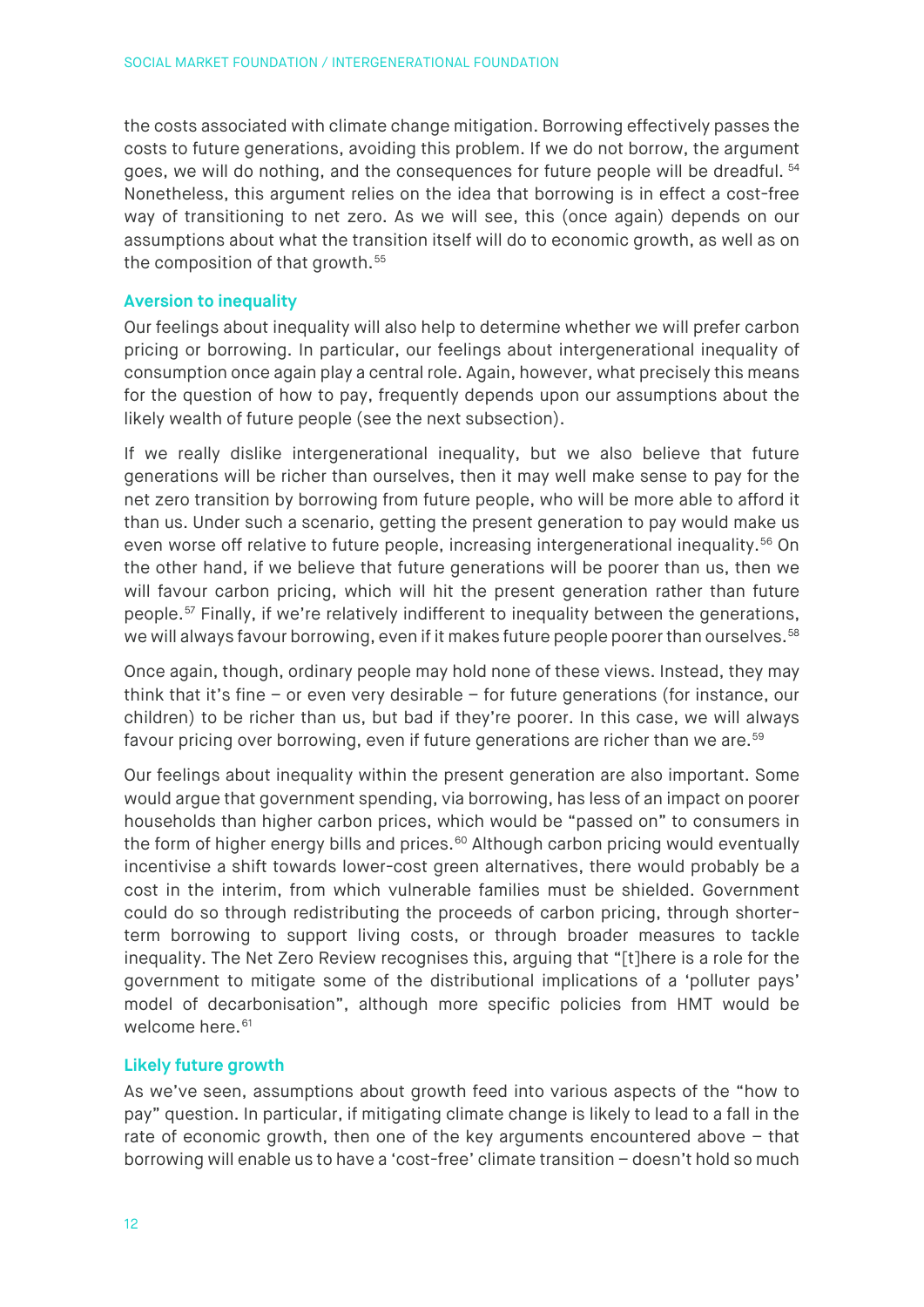water. Under such a scenario, present generations would *already* be paying a cost from lower economic growth, so borrowing wouldn't necessarily incentivise them to "take on" climate mitigation.<sup>[62](#page-21-16)</sup> Of course, we could compensate them for this loss through further borrowing, but if economic growth was likely to be low anyway, then future generations may simply not be able to bear the cost of servicing that debt. [63](#page-21-17)

This problem is compounded by the fact that climate change mitigation may entail strong changes in the *composition* of economic growth. For example, even if we still managed to deliver economic growth whilst switching to an entirely plant-based diet, people's preferences may be strongly for meat-based diet, so this increase in GDP may not satisfy them: they may demand *e*ven more – possibly even far more *–* income to compensate them for their lower preference-satisfaction. [64](#page-21-18) If this desired income transfer is sufficiently large, future generations may not be able to afford it, making the "cost-free" argument incorrect: someone has to take a hit here. [65](#page-21-19) (Of course, this example assumes that people's preferences are fixed across time, whereas they may well be far more flexible – in which case the argument in favour of borrowing potentially holds more water). Moreover, current generations may see spending borrowed money on climate change mitigation, as opposed to some other public good like better schools or hospitals for people alive today, as a missed opportunity.<sup>[66](#page-21-20)</sup> This is not to say that there is an alternative cost-free approach to climate change mitigation which would work better: climate change mitigation may simply *be costly*. In this case, borrowing is no less costly than carbon pricing – and more intergenerationally unfair.

Some have argued that we could fund borrowing via a form of quantitative easing. In this scenario, HMT would issue public debt to pay for the transition, which the Bank of England would then purchase (probably indirectly, on the open market). Nonetheless, this argument rests upon the idea that the borrowing would "pay for itself" by leading to increased consumption growth and therefore tax receipts, yielding no net loss for the state. This argument holds if climate mitigation is likely to entail increased growth, but folds if it is not.<sup>[67](#page-21-21)</sup>

A similar point stands for the argument that lower interest rates will make borrowing for net zero investment much easier. Whilst – as long as interest rates remain low – this is undoubtedly true, it does not by itself eliminate the issue of intergenerational unfairness, because later generations will have to pay the principal back on the loan, as well as the interest. If future growth is high, then they will be able to afford this; if growth is low or negative, they may be left worse-off than ourselves.

# **Policy options**

The Net Zero Review adopts the position that borrowing from future generations to pay for net zero is unfair, as it violates the "polluter pays" principle.<sup>[68](#page-21-22)</sup> Moreover, the Review is relatively sceptical about the possibility that future economic growth will "pay back" any borrowed money.<sup>[69](#page-21-23)</sup> As we have seen, these are both legitimate reasons  $-$  although we should stress that it is *not* legitimate to use them as an excuse for spending less on climate change mitigation. If the Review's assumptions about future generations hold, then, as the previous section demonstrated, spending should in fact be much higher: it should just be paid for mainly through carbon pricing rather than borrowing.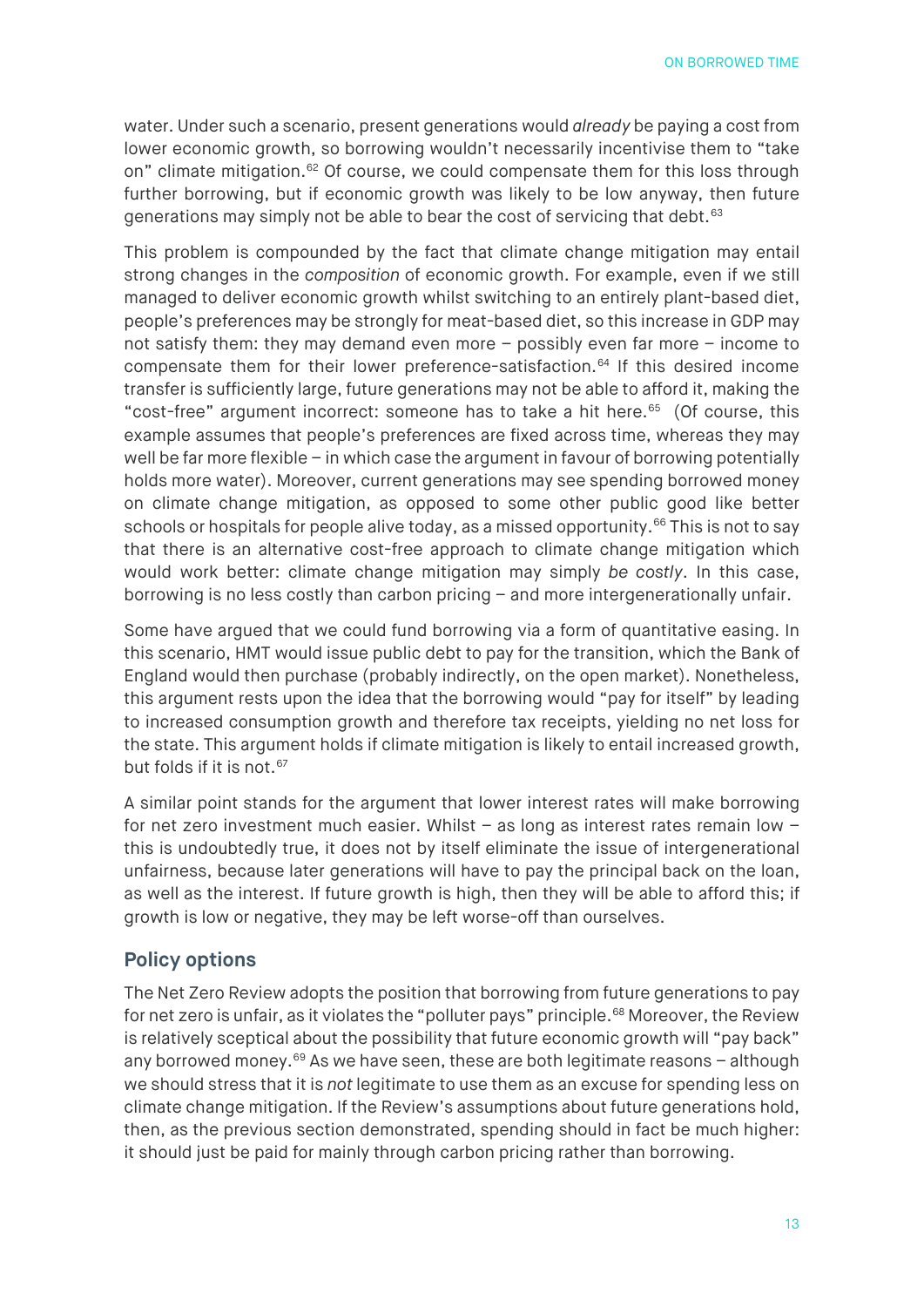Current UK policy in this field is mixed. The Government extolls pricing, but in reality carbon prices are not high enough, as we shall argue shortly. Meanwhile, HM Treasury's "Green Gilt" scheme – a means of borrowing money for mitigation projects via issuing earmarked government gilts – is rather confused. For example, the second Green Gilt has a maturity date of 2053, the longest maturity for a bond of its kind in the world.[70](#page-21-24) HM Treasury argues that this "reflect[s…] the UK's *long-term* commitment to reach Net Zero".<sup>[71](#page-21-25)</sup> In other words, because net zero is a long-term goal, people living in the longer-term future should bear the costs. This is, of course, rather inconsistent with the assumptions of the Net Zero Review.



#### **Figure 2: Alternative policy options regarding how to pay**

*Source: SMF*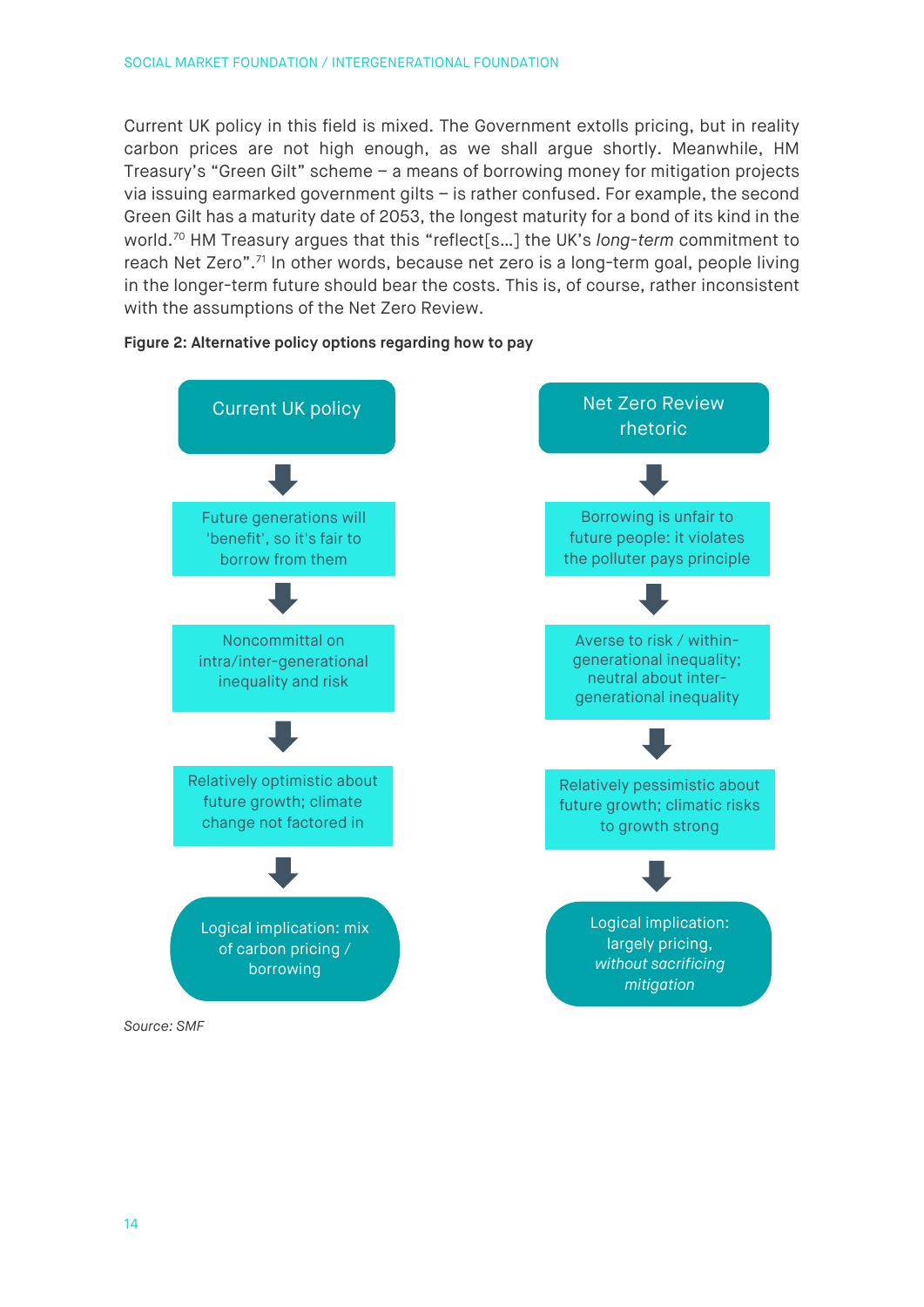# POLICY RECOMMENDATIONS

Rather than hoping to impose our own views on Government, in this paper we have sought to draw out the assumptions underpinning HM Treasury's Net Zero Review, and what those assumptions imply for future generations if taken to their logical conclusion. If the UK Treasury really does value future generations as much as our own, if it is indeed worried about the risks from climate change, and if it is reasonably sceptical about the possibility for high economic growth in the face of this, then some (conditional) recommendations follow. These can be summarised as, most importantly:

- Pay much more now
- Pay mainly via carbon pricing, rather than borrowing

The following section outlines the specific policies we think Government should institute to achieve this.

# **1. Lower the discount rate, and update the methodology used to calculate it**

As previously noted, although the discount rate is (rightly) not used while setting the UK's longer-range climate targets and carbon price, it is still used in many other areas of UK climate policy. Cost-benefit analyses of climate-related public investments and regulations – for example, energy efficiency schemes – will employ the discount rate. We should emphasize that this does *not* influence whether the UK hits its 2050 net zero target. However, it does influence how we spread the cost of hitting that target between generations that are alive before 2050 – in other words, whether we should spend more now or defer a significant proportion of spending until future decades.

Starting from the assumptions of the Net Zero Review, it follows that we should reduce the discount rate, suggesting that we should be spending more now. As previously noted, the Net Zero Review's assumptions on the moral value of future generations are somewhat similar to those made in the 2006 Stern Review on the economics of climate change.[72](#page-21-26) Just as the Net Zero Review claims to do, Stern regarded future generations as equally worthy of moral consideration as present generations. He therefore discounted their moral value at the minimum possible level (0%). The Green Book, by contrast, implicitly discounts the moral value of future generations at 0.5% per year in its standard discount formulas.<sup>[73](#page-21-27)</sup> HMT does have an option for this value to sit at 0%, but this is not the default: we believe that it should be. Figure 4 shows the difference between the Treasury's current default discount rate and that recommended alternative. All in all therefore, the default discount rate should fall by at least 0.5%.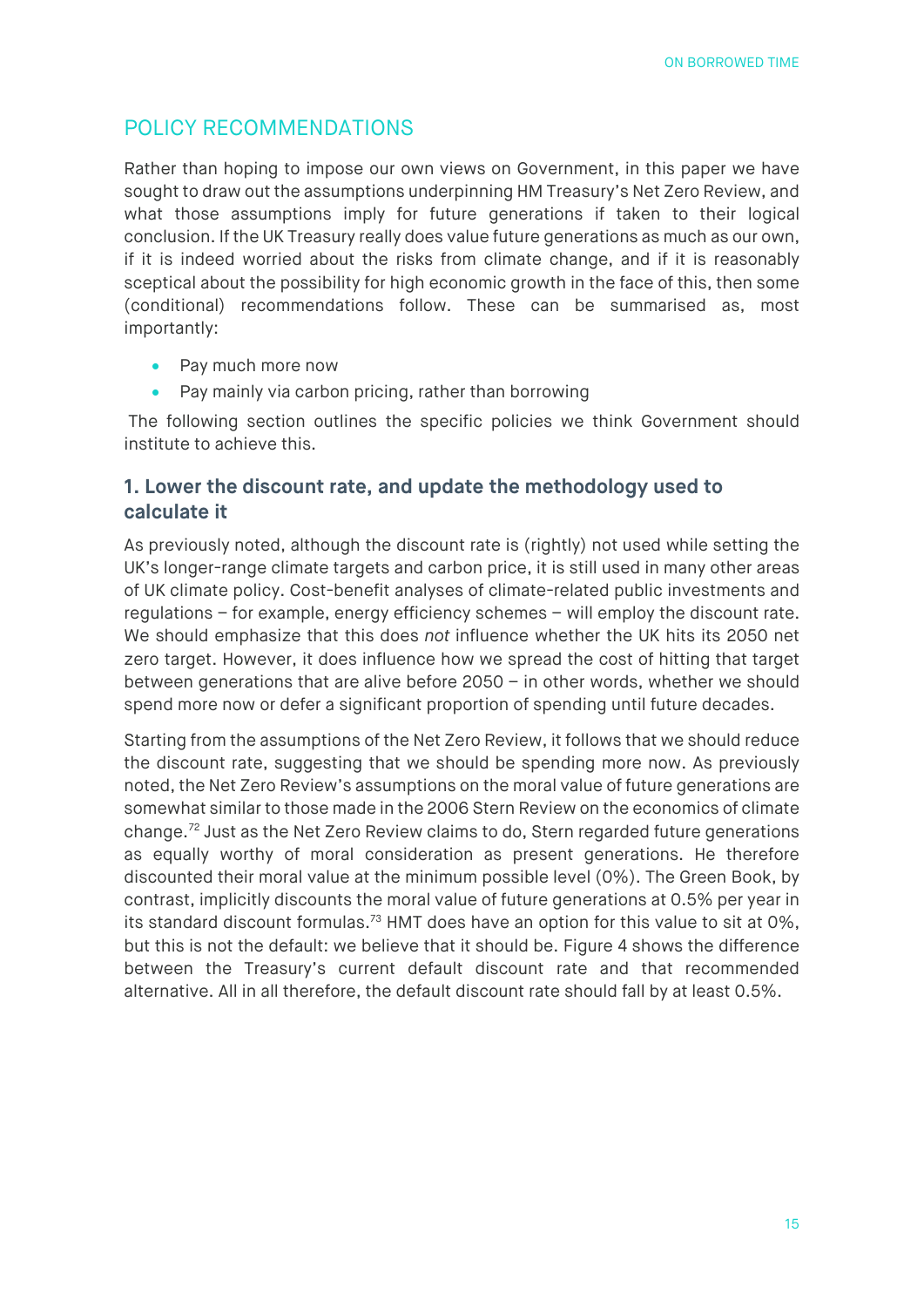| <b>Period of</b><br>vears     | $0 - 30$ | $31 - 75$ | 76-125 | 125-200 | 201-300 | $300+$ |
|-------------------------------|----------|-----------|--------|---------|---------|--------|
| Default rate                  | 3.5%     | $3.0\%$   | 2.5%   | 2.0%    | 1.5%    | 1.0%   |
| Reduced rate<br>(recommended) | 3.0%     | 2.57%     | 2.14%  | 1.71%   | 1.29%   | 0.86%  |

#### **Figure 3: Current UK discount rates compared to those suggested by Stern (2007)**

*Source: HM Treasury - "Intergenerational wealth transfers and social discounting"*

We say "at least" because we also think that the discount rate *formula* should be updated to incorporate greater aversion to *within*-generation inequality and risk. Compared to both Stern and the Green Book, the Net Zero Review expresses a strong degree of concern about income inequality within a single generation (both globally and within the UK). It is also highly risk-averse, and cites concerns about uncertainties in the growth rate within the coming generation arising from both the technologies employed in the green transition and climate change itself. Overall, we therefore believe that the discount rate should be calculated using the alternative formulas introduced in Box 2, accounting for both within-generation inequality and risk/uncertainty. Due to the presently high maldistribution of resources across the globe and growing risks from climate change along with a darkening economic outlook, we think that this would lead to an even lower discount rate than proposed by Stern. As at present, the discount rate would also fall over time, accounting for greater uncertainty in economic growth the further we peer into the future.

# **2. Ensure that the UK ETS is strengthened to achieve a truly "Net Zeroconsistent" price trajectory**

Here we examine the huge swathe of UK policy where the discount rate is *not* (and should not be) used: carbon pricing. Under the Net Zero Review's assumptions, it is essential that we hit our 2050 net zero target, in order to avoid unacceptable risks to future generations. The target is determined through scientific-precautionary advice based on the Paris Agreement, and is moreover enshrined in UK law. Existing Government policy is correct in this regard: under no circumstances should the discount rate be applied to UK climate targets. Nor, it follows, should discounting be used when determining the carbon-pricing regime which we follow to hit this target.

But what should this carbon-pricing regime look like? It is clear that current carbon prices are not up to the job: under present arrangements it is unlikely that the UK will hit the 2050 target.<sup>[74](#page-21-28)</sup> The Government recognises this, and in March 2022 published its plan to develop the UK Emissions Trading Scheme (ETS) in line with a "Net-Zero consistent" pathway by  $2024 - a$  welcome development.<sup>[75](#page-22-0)</sup>

When the Government's carbon pricing regime is finalised and instituted, how can policymakers tell whether we are actually on track to hit our net zero target? One easyto-interpret proxy would be looking at the carbon price itself. In a perfectly efficient economy where carbon pricing represented the only form of climate change regulation, the price of carbon would exactly match the "carbon values" produced by the Department for Business, Energy and Industrial Strategy.<sup>[76](#page-22-1)</sup> These represent the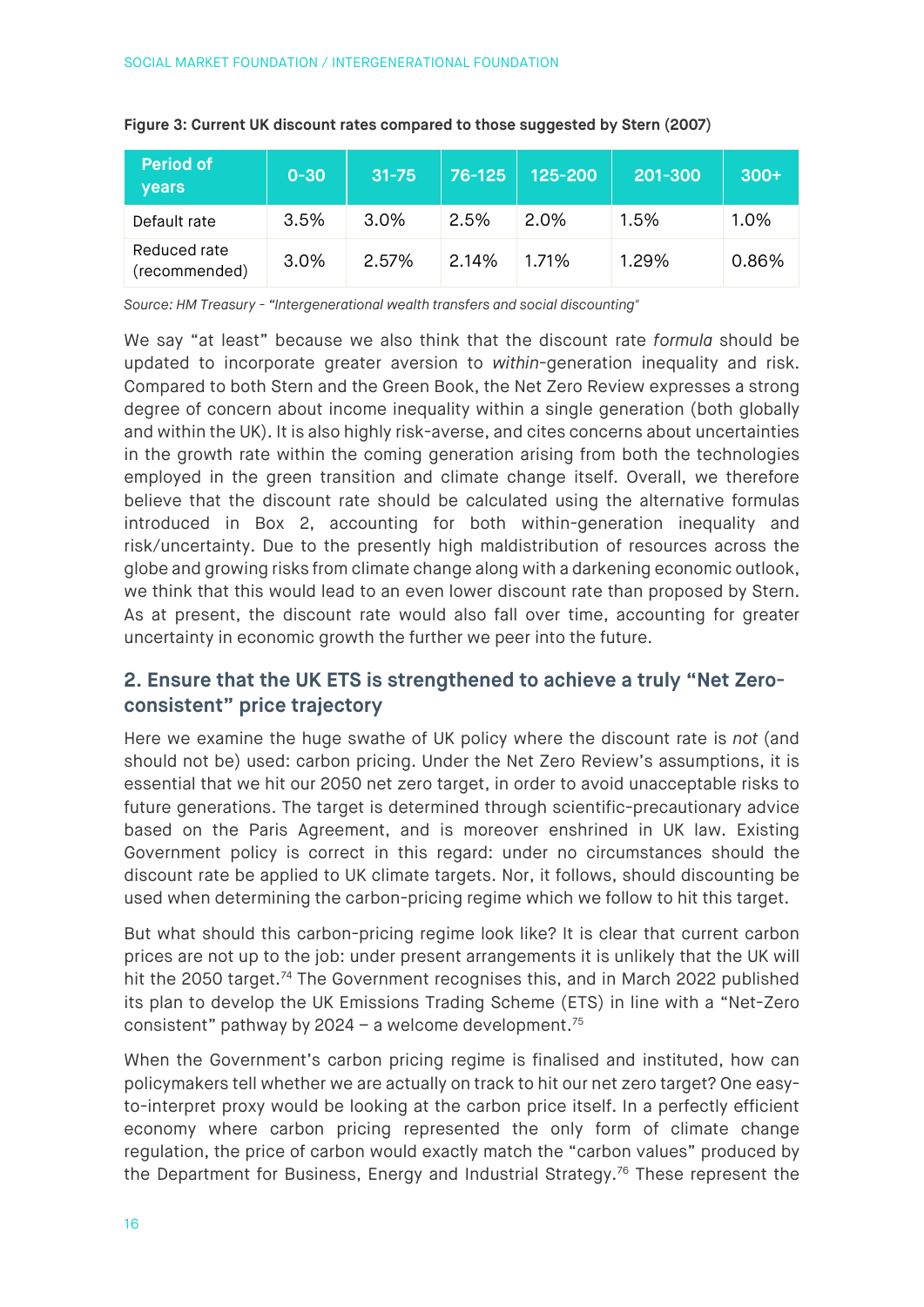value placed on one tonne of emissions reduction in a given year, and are directly back-cast from the 2050 target. $77$  A carbon price exactly matching these values was recommended in a 2019 report to the independent UK Climate Change Committee by Vivid Economics, and a 2021 report by the think-tank Bright Blue – both of which noted that the revised net zero target would greatly increase BEIS' carbon values and thus the ideal carbon price.<sup>[78](#page-22-3)</sup> <sup>[79](#page-22-4)</sup> Indeed, BEIS' carbon values are now very large indeed: nearly £250 per tonne of CO<sup>2</sup> equivalent ("/tCO<sup>2</sup>e") in 2022, far higher than current UK ETS prices.<sup>[80](#page-22-5)</sup>

Of course, we do not live in an idealised, perfectly efficient economy – meaning that BEIS' values represent the strong upper limit for any carbon price. In reality, carbon pricing will not be the most appropriate policy in many sectors: efficiency regulations, for example, may work much better in many industries. (These are the kinds of policies covered by the discount rate, which needs separate policy reform – see above). These measures would cover a large chunk of BEIS' carbon values, which therefore only represent the upper bound for the UK ETS price. Nonetheless, even if we are reasonably conservative and say that carbon pricing should cover only *half* of BEIS' overall carbon values – the approach adopted by the Office for Budget Responsibility in 2021 – this would still yield much higher carbon prices in the hundreds of pounds, around £125/tCO<sup>2</sup>e in 2022 to be precise (BEIS' above £250 figure divided by 2).<sup>[81](#page-22-6)</sup> It goes without saying that in this scenario, regulations in other sectors would have to be significantly strengthened to cover the other 50% of BEIS's carbon values.

All in all therefore, a net zero consistent carbon price for the UK ETS could sit somewhere between this lower limit (half of BEIS values) and the upper limit (BEIS's values) – probably much closer to the former at first, but still much higher than the current carbon price. Figure 4 compares these different prices. The suggested price trajectory is merely meant to provide guidance for policymakers who want a simple lodestar against which to measure the UK ETS price: it is not intended to be prescriptive. The actual UK ETS price results from interactions between the overall UK ETS "cap" and market forces of supply and demand, and our values may fail to capture the true net zero-consistent carbon price for the UK ETS. Our point here is simply to suggest that if the UK ETS price does not evolve in the above direction in the coming decade, this is a sign either that BEIS' carbon values are indeed wrong and need revisiting, or that the UK ETS may not be strong enough and needs further extension.<sup>[82](#page-22-7)</sup>

We are presently in the middle of an energy crisis, and it would not be appropriate to suddenly ramp up carbon pricing when many vulnerable consumers are already facing significant hikes in their energy bills. Instead, the Government should aim to more gradually approach the net zero consistent trajectory until 2024, when pricing will be ramped up. The latter stage will shift the UK economy away from fossil fuels more quickly than under present policy, hopefully de-coupling average energy prices from (volatile) gas prices and thus *reducing* costs for the consumer.[83](#page-22-8)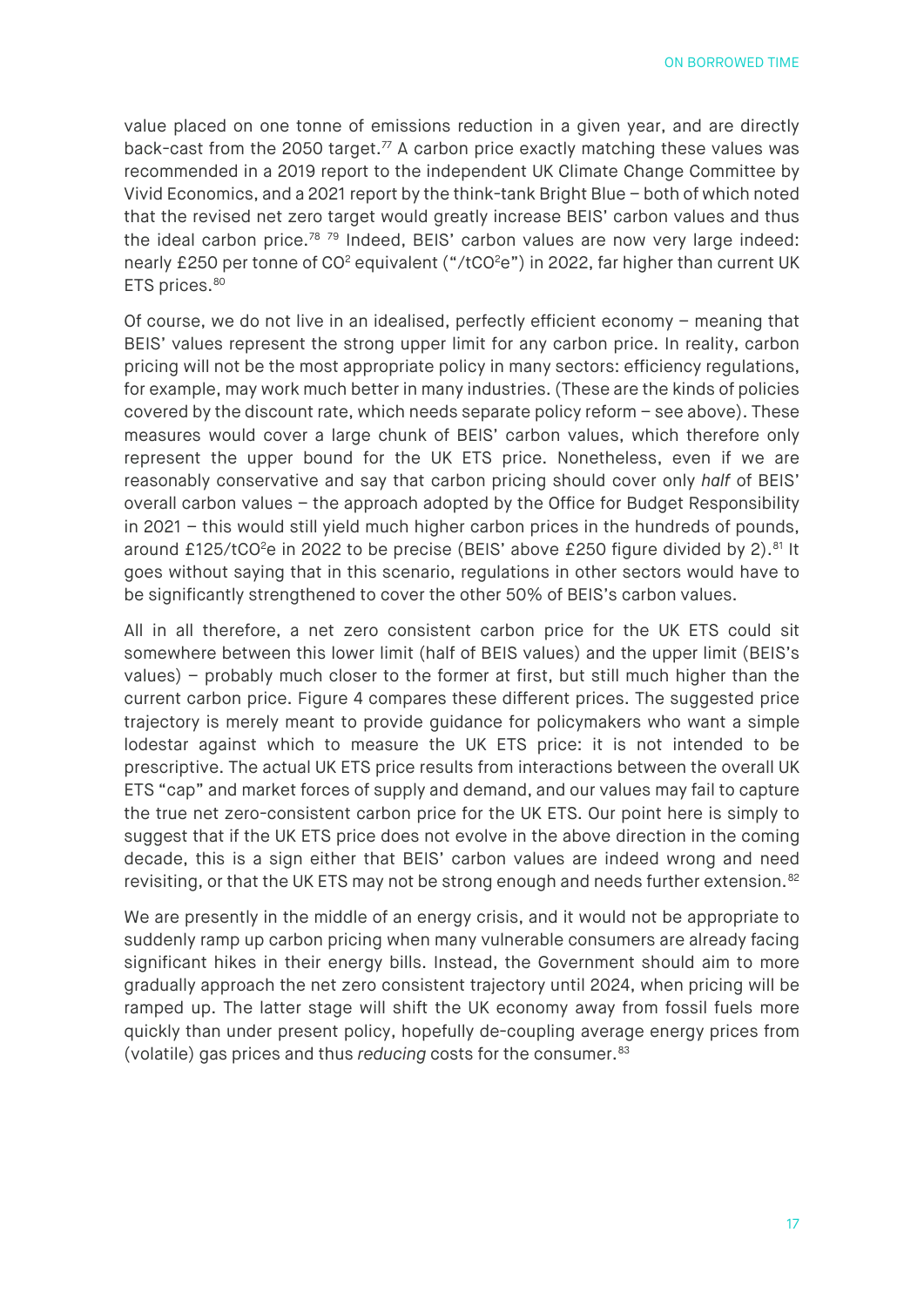

**Figure 4: A possible net-zero-consistent carbon price, compared to current highs**

*Source: SMF analysis of BEIS data*

### **3. Use higher carbon pricing to substitute for borrowing from the future**

Expanded carbon pricing would also help to pay for our secondary idealised policy from the perspective of future generations – avoiding over-reliance on borrowing whilst not compromising spending on net zero.

In the Net Zero Review, HMT expresses concern that UK carbon pricing revenues will not be sufficient to compensate for the loss of tax receipts arising from the transition (most notably from the decline in motor traffic and associated taxation).<sup>[84](#page-22-9)</sup> The Social Market Foundation has argued elsewhere that expanded road pricing – effectively a form of carbon taxation  $-$  could more than compensate for this loss. $85$  Nonetheless, a key problem in HM Treasury's analysis is that it assumes a very low overall carbon price - around £50/tCO<sup>2</sup>e in 2030. This is incredibly slight even by current standards, and clocks in only a little over a third of our projected minimum for a net zero-consistent carbon price in 2030 (£140).

Under the projected carbon pricing regime, receipts from carbon taxation – along with road pricing – would enable HM Treasury to recoup more of the revenue lost in the transition to net zero. In such a scenario, HM Treasury would not have to borrow huge sums of additional money to make up for the shortfall in tax revenues. Most importantly, it would not have to sacrifice climate mitigation in the process, which is far more critical from the perspective of future generations.

Of course, we are not arguing that borrowing should play no role in the net zero transition. For higher-risk spending that carbon pricing cannot stimulate, such as research and development (R&D) expenditure or the rollout of critical infrastructure projects, government borrowing will be absolutely necessary.<sup>[86](#page-22-11)</sup>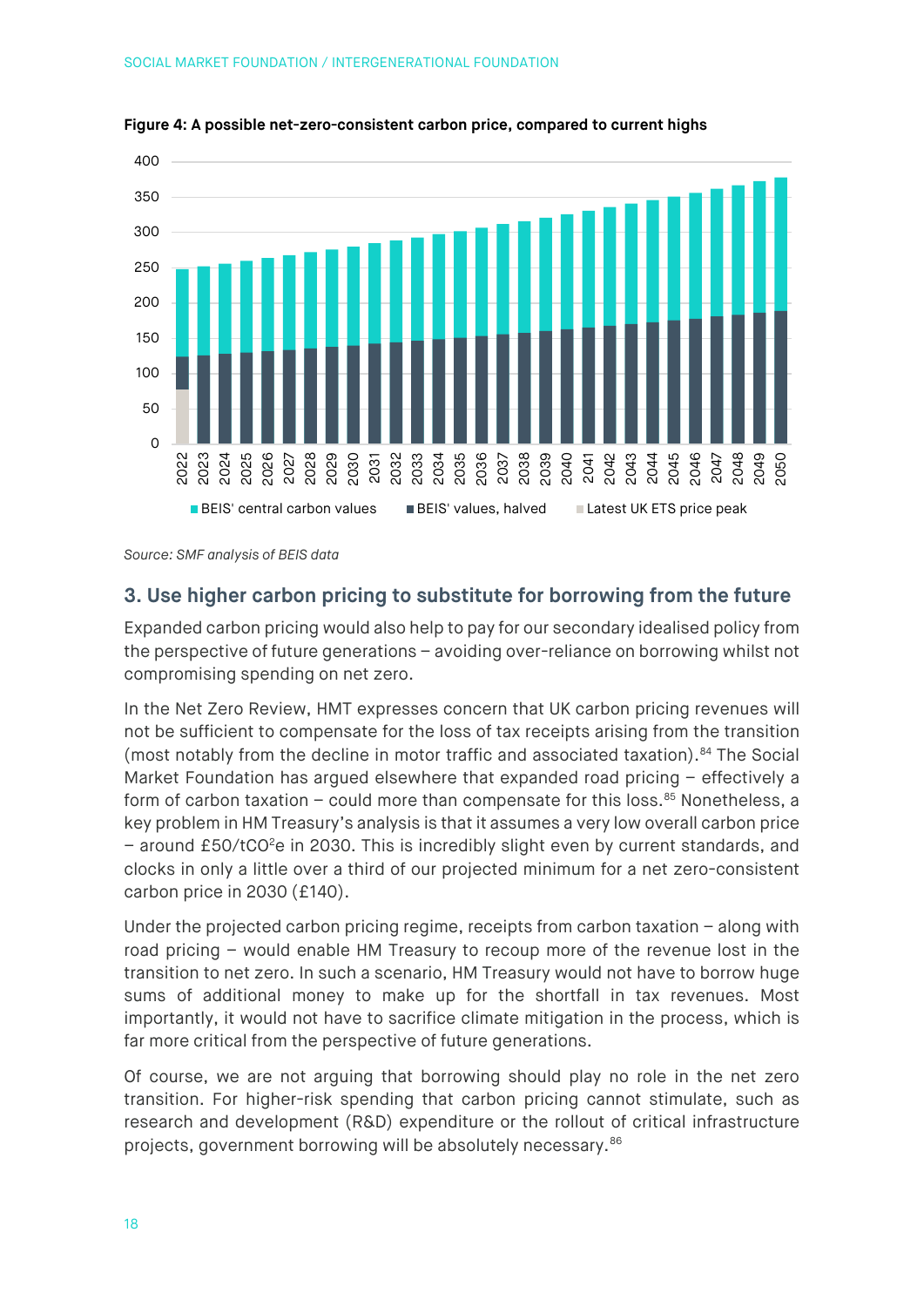Our suggested stronger carbon pricing regime actually complements this approach, by providing HMT with the fiscal headroom required to undertake borrowing for such purposes.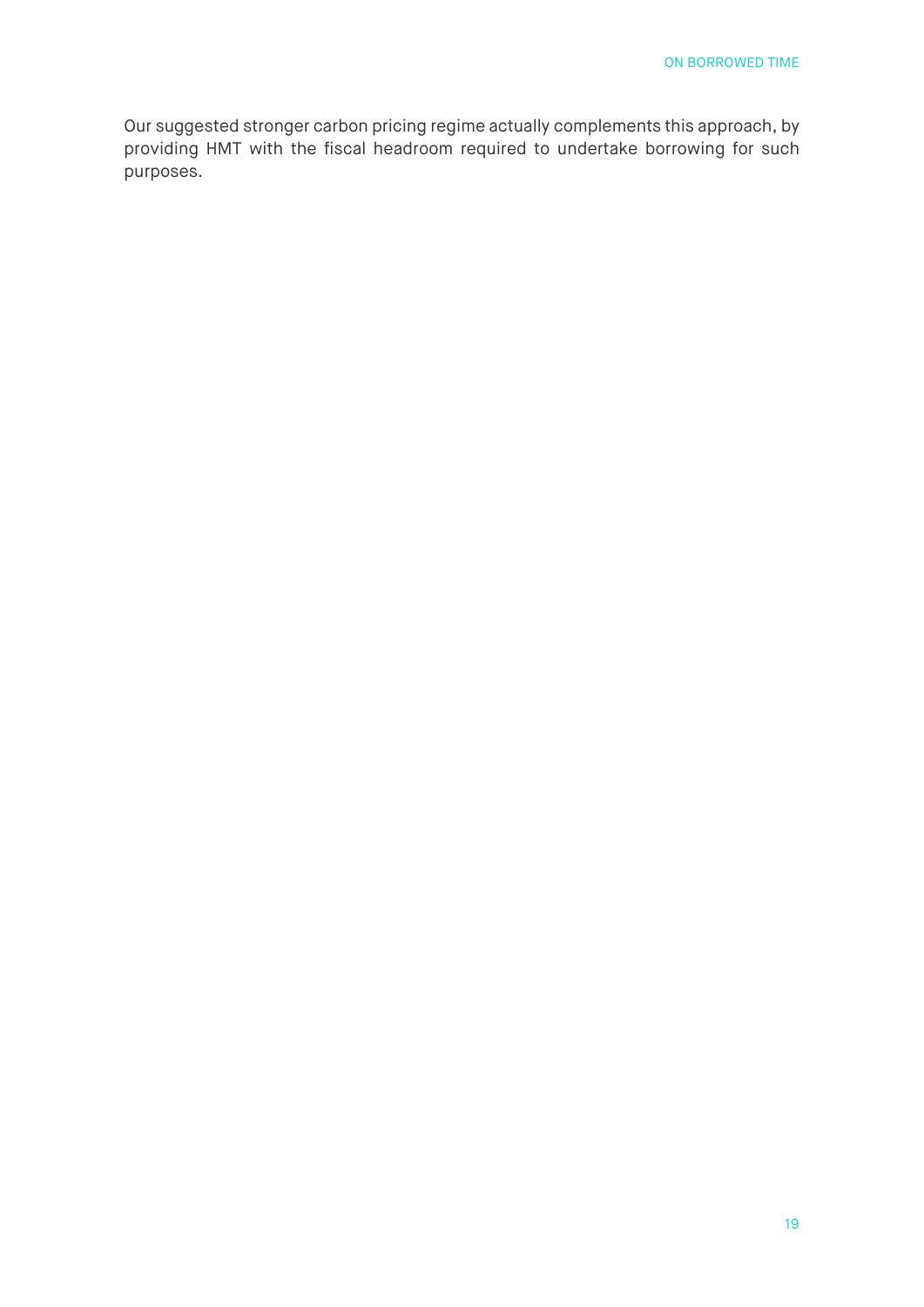# ENDNOTES

<span id="page-19-0"></span><sup>1</sup> Her Majesty's Treasury. 2021a. Net Zero Review: Analysis Exploring the Key Issues. Published online: [https://www.gov.uk/government/publications/net-zero-review-final](https://www.gov.uk/government/publications/net-zero-review-final-report)[report.](https://www.gov.uk/government/publications/net-zero-review-final-report) p. 92.

<span id="page-19-1"></span><sup>2</sup> Rutter, J. 2021. The Treasury Net Zero Review Only Offers Partial Answers. Institute for Government, 22 October. Published online:

[https://www.instituteforgovernment.org.uk/blog/treasury-net-zero-review.](https://www.instituteforgovernment.org.uk/blog/treasury-net-zero-review)

<span id="page-19-2"></span><sup>3</sup> Mason, P. 2021. The Conservatives' Net-Zero Strategy Would Doom the Planet to Climate Chaos. The New Statesman, 20 October. Published online:

[https://www.newstatesman.com/comment/2021/10/the-conservatives-net-zero-strategy](https://www.newstatesman.com/comment/2021/10/the-conservatives-net-zero-strategy-would-doom-the-planet-to-climate-chaos)[would-doom-the-planet-to-climate-chaos.](https://www.newstatesman.com/comment/2021/10/the-conservatives-net-zero-strategy-would-doom-the-planet-to-climate-chaos)

<span id="page-19-3"></span><sup>4</sup> Rutter, J. 2021. *Op. Cit.*

<span id="page-19-4"></span><sup>5</sup> *Ibid.*

<span id="page-19-5"></span><sup>6</sup> Watkiss, P. and Hope C. 2011. Using the Social Cost of Carbon in Regulatory Deliberations. *WIREs Climate Change* 2(6): 886-901.

<span id="page-19-6"></span><sup>7</sup> Department for Business, Energy and Industrial Strategy. 2021a. Valuation of Greenhouse Gas Emissions: For Policy Appraisal and Evaluation. Published online: [https://www.gov.uk/government/publications/valuing-greenhouse-gas-emissions-in-](https://www.gov.uk/government/publications/valuing-greenhouse-gas-emissions-in-policy-appraisal/valuation-of-greenhouse-gas-emissions-for-policy-appraisal-and-evaluation)

[policy-appraisal/valuation-of-greenhouse-gas-emissions-for-policy-appraisal-and](https://www.gov.uk/government/publications/valuing-greenhouse-gas-emissions-in-policy-appraisal/valuation-of-greenhouse-gas-emissions-for-policy-appraisal-and-evaluation)[evaluation.](https://www.gov.uk/government/publications/valuing-greenhouse-gas-emissions-in-policy-appraisal/valuation-of-greenhouse-gas-emissions-for-policy-appraisal-and-evaluation)

<span id="page-19-7"></span><sup>8</sup> Department for Business, Energy and Industrial Strategy. 2021b. Valuation of Energy Use and Greenhouse Gas: Supplementary Guidance to the HM Treasury Green Book on Appraisal and Evaluation in Central Government. Published online:

[https://assets.publishing.service.gov.uk/government/uploads/system/uploads/attachment\\_](https://assets.publishing.service.gov.uk/government/uploads/system/uploads/attachment_data/file/1024054/1.Valuation_of_energy_use_and_greenhouse_gas_emissions_for_appraisal_CLEAN.pdf) data/file/1024054/1.Valuation of energy use and greenhouse gas emissions for apprai [sal\\_CLEAN.pdf](https://assets.publishing.service.gov.uk/government/uploads/system/uploads/attachment_data/file/1024054/1.Valuation_of_energy_use_and_greenhouse_gas_emissions_for_appraisal_CLEAN.pdf)

<span id="page-19-8"></span><sup>9</sup> *Ibid.* 

<span id="page-19-9"></span><sup>10</sup> Her Majesty's Treasury. 2022. The Green Book (2022). Published online: [https://www.gov.uk/government/publications/the-green-book-appraisal-and-evaluation-in](https://www.gov.uk/government/publications/the-green-book-appraisal-and-evaluation-in-central-governent/the-green-book-2020)[central-governent/the-green-book-2020.](https://www.gov.uk/government/publications/the-green-book-appraisal-and-evaluation-in-central-governent/the-green-book-2020) Last accessed 30 March 2022.

<span id="page-19-10"></span><sup>11</sup> Greaves, H. 2017. Discounting for Public Policy: A Survey. *Economics and Philosophy* 33(3): 391-439.

<span id="page-19-11"></span><sup>12</sup> Burke, E. 1968 [1790]. *Reflections on the Revolution in France*. London: Penguin. pp. 194-5.

<span id="page-19-12"></span><sup>13</sup> Stern, N. 2010. *A Blueprint for a Safer Planet: How We Can Save the World and Create Prosperity.* London: Vintage.

<span id="page-19-13"></span><sup>14</sup> *Ibid.* 

<span id="page-19-14"></span><sup>15</sup> Jevons, D. 2020. A Formula for Success: Reviewing the Social Discount Rate. Oxera, 30 September. Published online: [https://www.oxera.com/insights/agenda/articles/a-formula](https://www.oxera.com/insights/agenda/articles/a-formula-for-success-reviewing-the-social-discount-rate/)[for-success-reviewing-the-social-discount-rate/.](https://www.oxera.com/insights/agenda/articles/a-formula-for-success-reviewing-the-social-discount-rate/) Last accessed 12 April 2022.

<span id="page-19-15"></span><sup>16</sup> Jevons, D. 2020. A Formula for Success: Reviewing the Social Discount Rate. Oxera, 30 September. Published online: [https://www.oxera.com/insights/agenda/articles/a-formula](https://www.oxera.com/insights/agenda/articles/a-formula-for-success-reviewing-the-social-discount-rate/)[for-success-reviewing-the-social-discount-rate/.](https://www.oxera.com/insights/agenda/articles/a-formula-for-success-reviewing-the-social-discount-rate/) Last accessed 12 April 2022.

<span id="page-19-16"></span><sup>17</sup> Her Majesty's Treasury. 2021a. *Op. Cit.* 

<span id="page-19-17"></span><sup>18</sup> Her Majesty's Treasury. 2022. *Op. Cit.*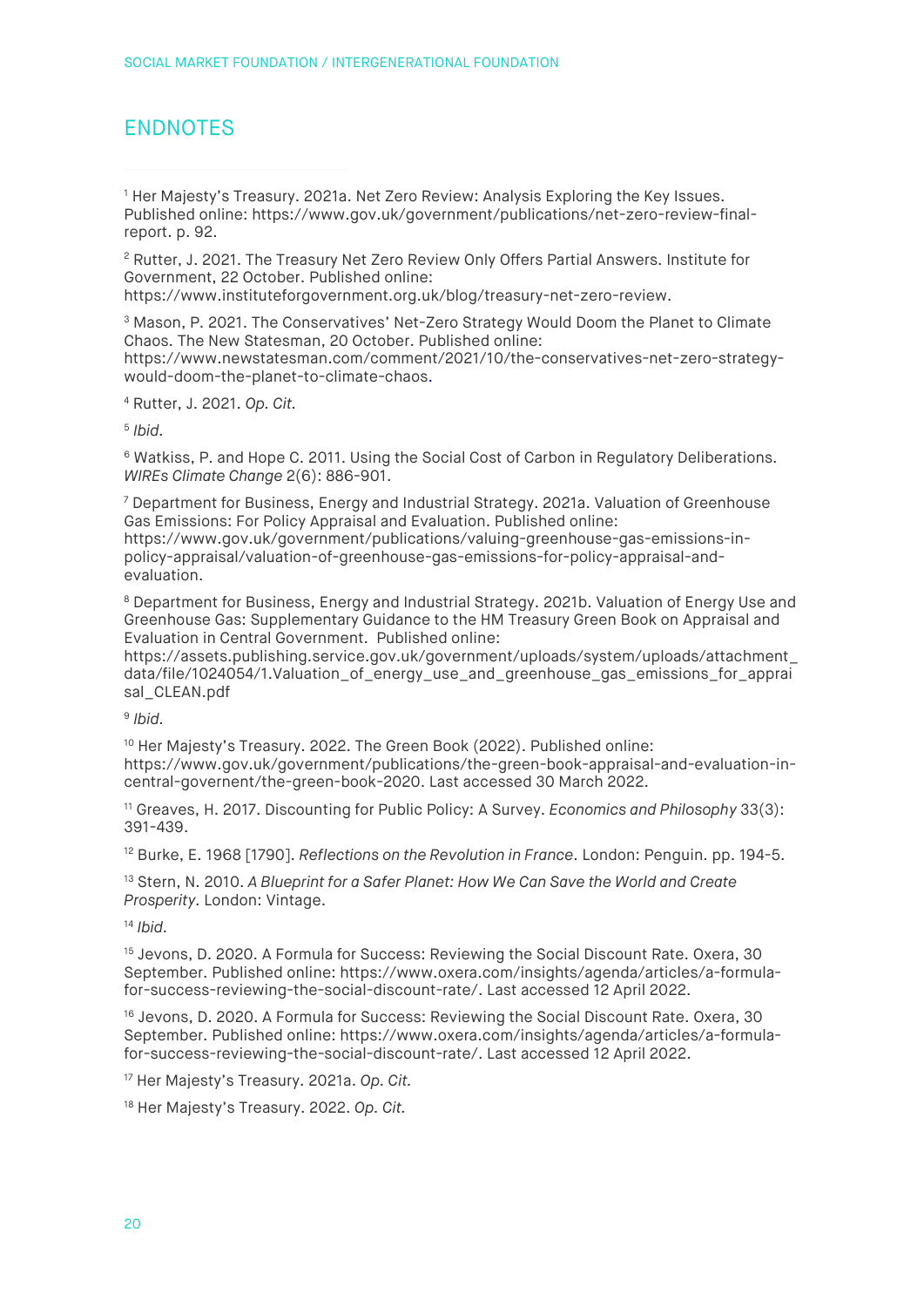<span id="page-20-0"></span><sup>19</sup> Dasgupta, P. 2008. Discounting Climate Change. *Journal of Risk and Uncertainty* 37(2-3): 141-169.

<span id="page-20-1"></span><sup>20</sup> Hayner, M. and Weisbach, D. 2016. Two Theories of Responsibility for Past Emissions of Carbon Dioxide. Public Law and Legal Theory Working Paper No. 582. Published online: [https://papers.ssrn.com/sol3/papers.cfm?abstract\\_id=2783390.](https://papers.ssrn.com/sol3/papers.cfm?abstract_id=2783390)

<span id="page-20-2"></span><sup>21</sup> Greaves, H. 2017. *Op. Cit.*

<span id="page-20-3"></span><sup>22</sup> Dasgupta, P. 2008. *Op. Cit.* 

<span id="page-20-4"></span><sup>23</sup> Gardiner, S.M. 2017. The Threat of Intergenerational Extortion: On the Temptation to Become the Climate Mafia, Masquerading as an Intergenerational Robin Hood. *Canadian Journal of Philosophy* 47(2-3): 368-394.

<span id="page-20-5"></span><sup>24</sup> Greaves, H. 2017. *Op. Cit.*

<span id="page-20-6"></span><sup>25</sup> Her Majesty's Treasury. 2022. *Op. Cit.*

<span id="page-20-7"></span><sup>26</sup> Her Majesty's Treasury. 2021a. *Op. Cit.*

<span id="page-20-8"></span><sup>27</sup> *Ibid.*

<span id="page-20-9"></span><sup>28</sup> *Ibid.*

<span id="page-20-10"></span><sup>29</sup> *Ibid.*

<span id="page-20-11"></span><sup>30</sup> Stern, N. and Stiglitz, J.E. 2021. The Social Cost of Carbon, Risk, Distribution, Market Failures: An Alternative Approach. Published online: [https://files.static](https://files.static-nzz.ch/2021/4/26/7e32b21f-81b9-4033-907c-7aaeba85e7a5.pdf)[nzz.ch/2021/4/26/7e32b21f-81b9-4033-907c-7aaeba85e7a5.pdf](https://files.static-nzz.ch/2021/4/26/7e32b21f-81b9-4033-907c-7aaeba85e7a5.pdf)

<span id="page-20-12"></span><sup>31</sup> Caney, S. 2014. Climate Change, Intergenerational Equity and the Social Discount Rate. *Politics, Philosophy and Economics* 13(4): 320-342.

<span id="page-20-13"></span><sup>32</sup> Stern, N. and Stiglitz, J.E. 2021. *Op. Cit.*

<span id="page-20-14"></span><sup>33</sup> Ord, T. 2020. *The Precipice: Existential Risk and the Future of Humanity.* London: Bloomsbury.

<span id="page-20-15"></span><sup>34</sup> Greaves, H. 2017. *Op. Cit.* 

<span id="page-20-16"></span><sup>35</sup> Weitzman, M.L. 2007. A Review of *The Stern Review on the Economics of Climate Change. Journal of Economic Literature* 45(3): 703-724.

<span id="page-20-17"></span><sup>36</sup> Rutter, J. 2021. *Op. Cit.* 

<span id="page-20-18"></span>37 Her Majesty's Treasury. 2021a. *Op. Cit.* 

<span id="page-20-19"></span><sup>38</sup> Her Majesty's Treasury. 2022. *Op. Cit.*

<span id="page-20-20"></span><sup>39</sup> Hilary Greaves, 'DISCOUNTING FOR PUBLIC POLICY: A SURVEY', Economics and Philosophy 33, no. 3 (November 2017): 391–439, https://doi.org/10.1017/S0266267117000062.

<span id="page-20-21"></span><sup>40</sup> Johannes Emmerling, Ben Groom, and Tanja Wettingfeld, 'Discounting and the Representative Median Agent', Economics Letters 161 (December 2017): 78–81, https://doi.org/10.1016/j.econlet.2017.09.031.

<span id="page-20-22"></span><sup>41</sup> Partha Dasgupta, 'Discounting Climate Change', Journal of Risk and Uncertainty 37, no. 2–3 (December 2008): 141–69, https://doi.org/10.1007/s11166-008-9049-6.

<span id="page-20-23"></span>42 Christian Gollier, Pricing the Planet's Future: The Economics of Discounting in an Uncertain World, 2013, 41-58, https://doi.org/10.23943/princeton/9780691148762.001.0001.

<span id="page-20-24"></span><sup>43</sup> Stern, N. 2006. *Stern Review: The Economics of Climate Change.* Published online: https://webarchive.nationalarchives.gov.uk/ukgwa/20100407172811/https:/www.hmtreasury.gov.uk/stern\_review\_report.htm

<span id="page-20-25"></span><sup>44</sup> *Ibid.* 

<span id="page-20-26"></span><sup>45</sup> Her Majesty's Treasury. 2022. *Op. Cit.*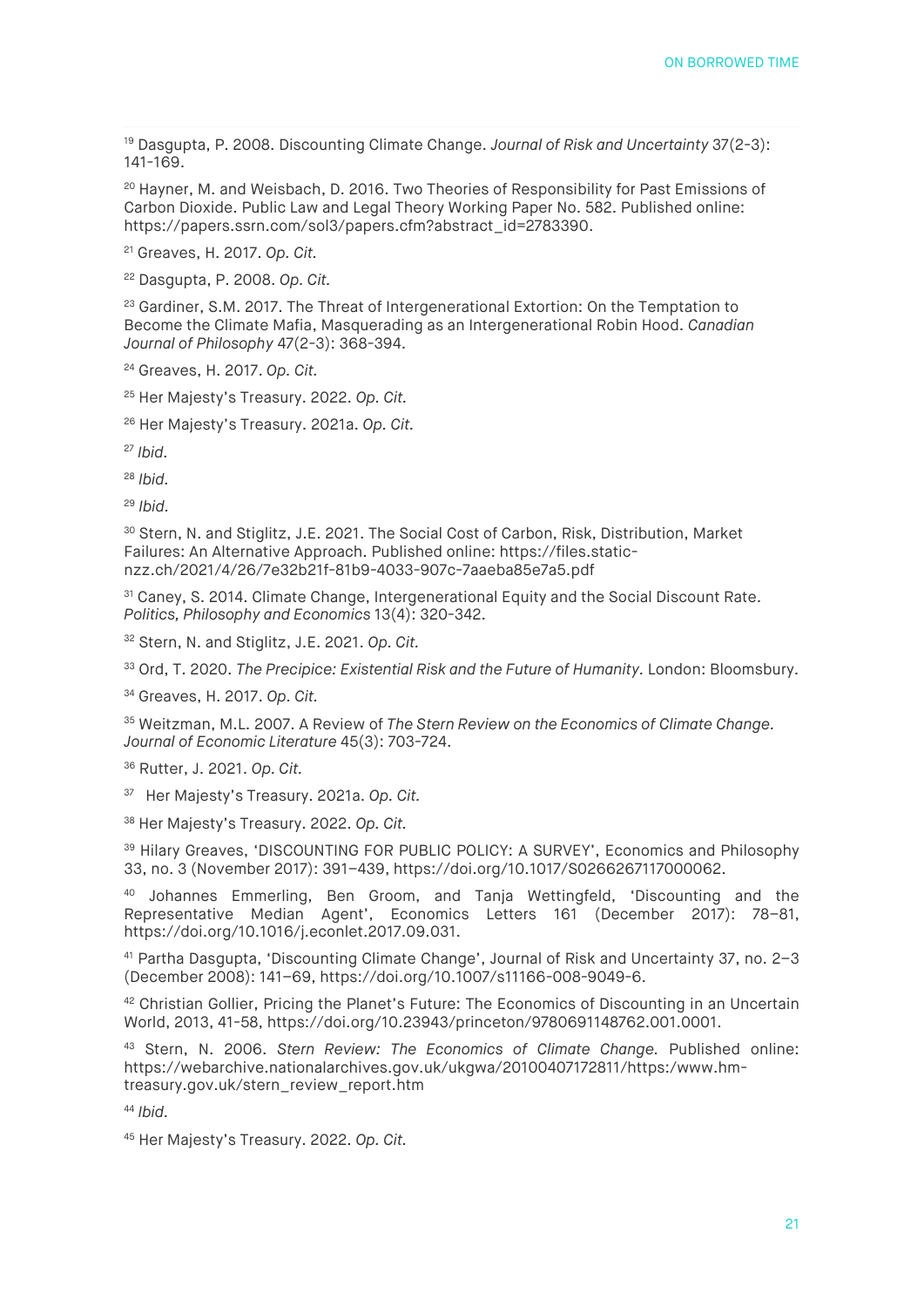<span id="page-21-0"></span> Broom, J. and Foley, D.K. 2016. A World Climate Bank. In *Institutions for Future Generations*, eds. I. González-Ricoy and A. Gosseries. Oxford: Oxford University Press.

<span id="page-21-1"></span>Gardiner, S.M. 2017. *Op. CIt.*

<span id="page-21-2"></span>*Ibid.* 

<span id="page-21-3"></span>*Ibid.* 

<span id="page-21-4"></span>*Ibid.* 

<span id="page-21-5"></span>*Ibid.* 

<span id="page-21-6"></span>*Ibid.* 

<span id="page-21-7"></span><sup>53</sup> Rendall, M. 2021. Public Debt and Intergenerational Ethics: How to Fund a Clean Technology 'Apollo Program'?. *Climate Policy* 21(7): 976-982.

<span id="page-21-8"></span>Broom, J. and Foley, D.K. 2016. *Op. Cit.* 

<span id="page-21-9"></span> Maltais, A. 2015. Making Our Children Pay for Mitigation. In *The Ethics of Climate Governance*, eds. A. Maltais and C. McKinnon. London: Rowman and Littlefield.

<span id="page-21-10"></span>Caney, S. 2014. *Op. Cit.* 

<span id="page-21-11"></span>*Ibid.* 

<span id="page-21-12"></span>*Ibid.* 

<span id="page-21-13"></span>Gardiner, S.M. 2017. *Op. Cit.*

<span id="page-21-14"></span><sup>60</sup> Lockwood, M. 2013. Paying for Climate Policy: The Case for Long-Term Public Borrowing. IPPR Progressive Review, 26th November. Published online: [https://www.ippr.org/public/juncture-item/paying-for-climate-policy-the-case-for-long](https://www.ippr.org/public/juncture-item/paying-for-climate-policy-the-case-for-long-term-public-borrowing)[term-public-borrowing](https://www.ippr.org/public/juncture-item/paying-for-climate-policy-the-case-for-long-term-public-borrowing)

<span id="page-21-15"></span>Her Majesty's Treasury. 2021a. *Op. Cit.*

<span id="page-21-16"></span><sup>62</sup> Lawlor. R. 2016. The Absurdity of Economists' Sacrifice-Free Solutions to Climate Change. *Ethics, Policy and Environment* 19(3): 350-365.

<span id="page-21-17"></span>*Ibid.* 

<span id="page-21-18"></span>Maltais, A. 2015. *Op. Cit.* 

<span id="page-21-19"></span>*Ibid.* 

<span id="page-21-20"></span>*Ibid.* 

<span id="page-21-21"></span> Helm, D. 2020. The Environmental Impacts of the Coronavirus. Environmental Resource Economics 76(1). Published online: <https://www.ncbi.nlm.nih.gov/pmc/articles/PMC7204192/>

<span id="page-21-22"></span>Her Majesty's Treasury. 2021a. *Op. Cit.*

<span id="page-21-23"></span>*Ibid.*

<span id="page-21-24"></span> Her Majesty's Treasury. 2021b. Second UK Green Gilt Raises Further £6 billion for Green Projects. 21st October. Published online[: https://www.gov.uk/government/news/second-uk](https://www.gov.uk/government/news/second-uk-green-gilt-raises-further-6-billion-for-green-projects)[green-gilt-raises-further-6-billion-for-green-projects](https://www.gov.uk/government/news/second-uk-green-gilt-raises-further-6-billion-for-green-projects)

<span id="page-21-25"></span>*Ibid.*

<span id="page-21-26"></span>Stern, N. 2006. *Op. Cit.*

<span id="page-21-27"></span>Her Majesty's Treasury. 2022. *Op. Cit.*

<span id="page-21-28"></span> House of Lords Industry and Regulators Committee. 2022. UK Will Miss Net Zero Target Without Urgent Action, Warns Lords Committee. 04 March. Published online: [https://committees.parliament.uk/committee/517/industry-and-regulators-](https://committees.parliament.uk/committee/517/industry-and-regulators-committee/news/161468/uk-will-miss-net-zero-target-without-urgent-action-warns-lords-committee/)